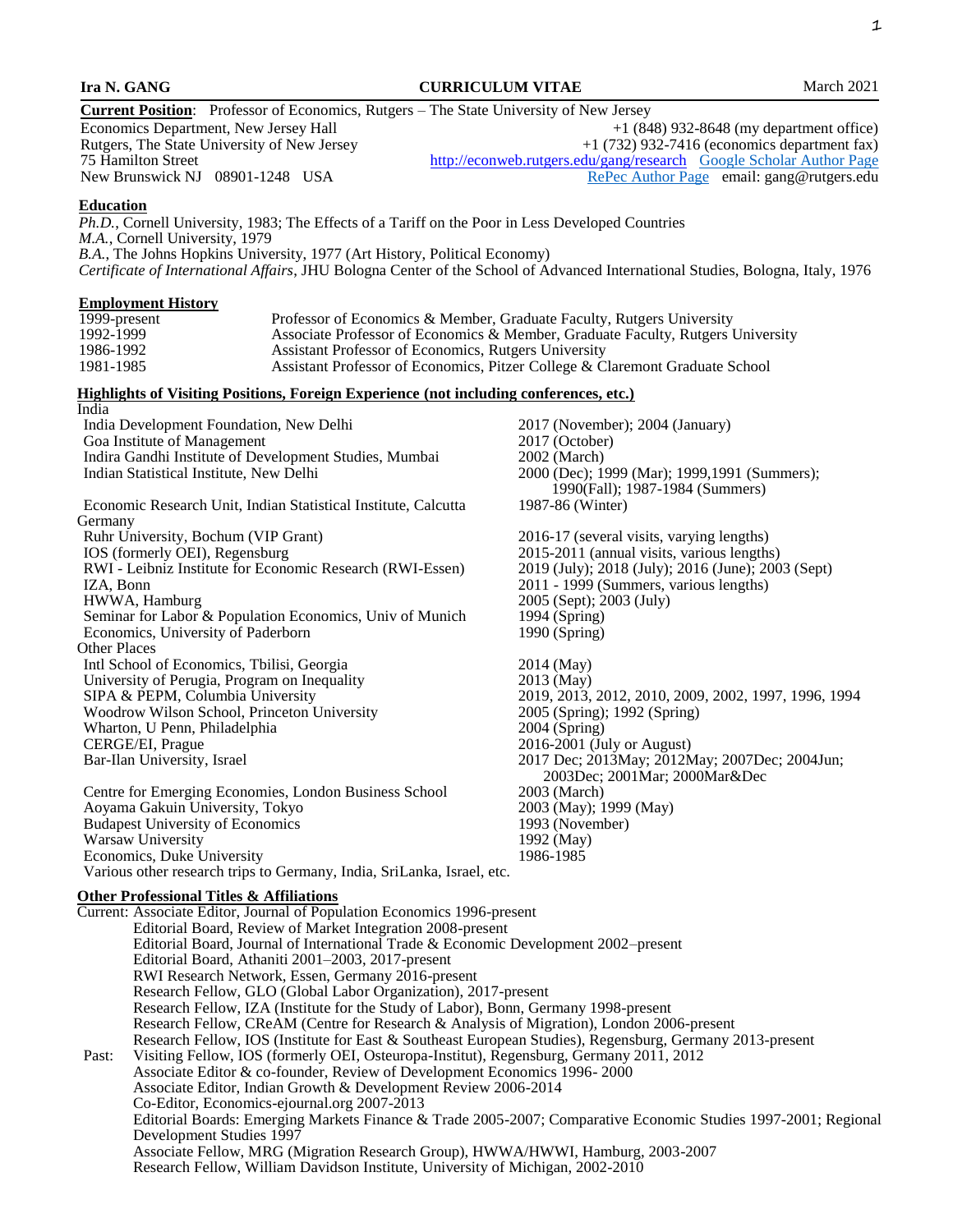Associate, CEPR (Center for Economics Policy Research, Labour Economics), London 1997-2006 Senior Research Associate, SELAPO (Center for Human Resources), University of Munich 1995-1998

**Current Professional Memberships:** American Economic Assoc; Assoc for Comparative Economic Studies; Assoc of Indian Economic Studies (lifetime); Indian Econometrics Assoc (lifetime); Assoc for the Study of Religion, Economics & Society

# **Grants, Fellowships & Awards**<br>2018 **Hallsworth Visiting Prof**

- 2018 Hallsworth Visiting Professorship, University of Manchester, UK, School of Environment, Education & Development
- Visiting Scholar, Fall, Bar-Ilan University, Israel
- 2015-17 VIP Fellowship Professor, Ruhr University Research School, Bochum, Germany
- 2013 Alexander von Humboldt Research Fellow, Germany, Summer.<br>2013 University of Perugia. Grant for travel & stay for research on ine
- 2013 University of Perugia. Grant for travel  $\&$  stay for research on inequality.<br>2012 United Nations Foundation. \$20,000. Productivity  $\&$  welfare implicatio
- United Nations Foundation. \$20,000. Productivity  $\&$  welfare implications of female empowerment through high value agriculture. Collaborated with R Dimova (Manchester). Output: Contribution to the report on Roadmap for Promoting Female Economic Empowerment: http://www.womeneconroadmap.org/
- 2012 Bar-Ilan University. Grant for travel  $\&$  stay for research on migration–brain drain/gain
- 2011-15 IOS, Regensburg. Various grants for travel & stay for research
- 2010-11 Brooks World Poverty Institute, Manchester UK. Poverty & social group over time in India. Collaborated with K Sen (Manchester) & MS Yun (Tulane)
- 2008-10 Leverhulme Trust, F/00 275/L, £37,669. Nutritional Science Insights into the Economics of Food Consumption in Bulgaria. Collaborated with R Dimova (Manchester) & Dan Hoffman (Rutgers)
- 2008 Rutgers Eagleton Institute of Politics Program on Immigration & Democracy \$30,000 with Anne Morrison Piehl (Rutgers)
- 2003 Office of Population Research, OPR, Princeton NJ
- 2001-16 GDN-Prague. Various grants for travel & stay for mentoring research<br>1999 Feodor Lynen Alexander von Humboldt Grant (Support for Postdoct
- Feodor Lynen Alexander von Humboldt Grant (Support for Postdoctoral student)
- 1998-11 IZA, Bonn. Various grants for travel & stay for research
- 1995 IRIS Grant, Trade Protection in India: Economics vs. Politics?<br>1994 Alexander von Humboldt Research Fellow, Germany
- 1994 Alexander von Humboldt Research Fellow, Germany<br>1994 Rutgers Competitive Fellowship Leave Award
- Rutgers Competitive Fellowship Leave Award
- 1991-02 Faculty Fellow, Rutgers Center for Historical Analysis<br>1990 – American Institute of Indian Studies Research Fellow i
- American Institute of Indian Studies Research Fellow in India
- 1990 Alexander von Humboldt Research Fellow, Germany
- 1990 Rutgers Competitive Fellowship Leave Award<br>1988 Rutgers Grant to hold Colloquium on Immigrat
- Rutgers Grant to hold Colloquium on Immigration Reform
- 1987-89 Rutgers University Summer Fellowships
- 1986-17 Rutgers University Research Council Grants (not in 2012-13 or 2015-16)
- 1986 International Economics Assoc. Grant to attend World Congress, New Delhi, India
- 1986 Fulbright Travel Grant to India
- 1984 Doman Summer Research Fellowship (India)<br>1983 Mellon Grant for Interdisciplinary Faculty De
- Mellon Grant for Interdisciplinary Faculty Development
- 1982 Doman Summer Research Fellowship (Sri Lanka)
- 1982-85 Grants from the Claremont Center for Economic Policy Studies, Claremont Graduate School
- Cornell University Summer Fellowship
- 1977-81 Herbert Lehman Graduate Fellowship
- 1977 Phi Beta Kappa<br>1976 Fellowship to So
- 1976 Fellowship to Seminar, Institute of International Politics & Economics, Belgrade, Yugoslavia, Bologna Center, JHU
- 1974-76 Lynn & Graye Poole Humanities Fellowship, J.H.U.
- 1973 Masons' Essay Scholarship

#### **Teaching Experience**

Rutgers<br>undergraduate:

| unuvi graugat.      | culcation economics   introduced I all 2014], population economics   introduced I all 2007], development<br>economics, immigration (honors course), international economics, principles of macroeconomics |
|---------------------|-----------------------------------------------------------------------------------------------------------------------------------------------------------------------------------------------------------|
| graduate:           | development economics I & II                                                                                                                                                                              |
|                     | Woodrow Wilson, Princeton; Wharton, UPenn; Prog in Econ Policy & Management & SIPA, Columbia; Uni-Bochum                                                                                                  |
| graduate:           | economic analysis of development, economic development policy, international trade, issues in economic                                                                                                    |
|                     | policy management, microeconomic analysis for policy makers, population economics, public economics                                                                                                       |
|                     | in developing economies, advanced development economics                                                                                                                                                   |
| graduate/undergrad: | international industrial development strategies, population economics, development economics                                                                                                              |
|                     | Pitzer, Claremont Graduate School & Duke                                                                                                                                                                  |
| undergraduate:      | econometrics, income distribution, intermediate macroeconomics, issues in population & development,                                                                                                       |
|                     | labor economics, principles of macroeconomics                                                                                                                                                             |
|                     |                                                                                                                                                                                                           |

undergraduate: education economics [introduced Fall 2014], population economics [introduced Fall 2009], development

graduate: economic development, issues in trade & development policy, workshop in land & development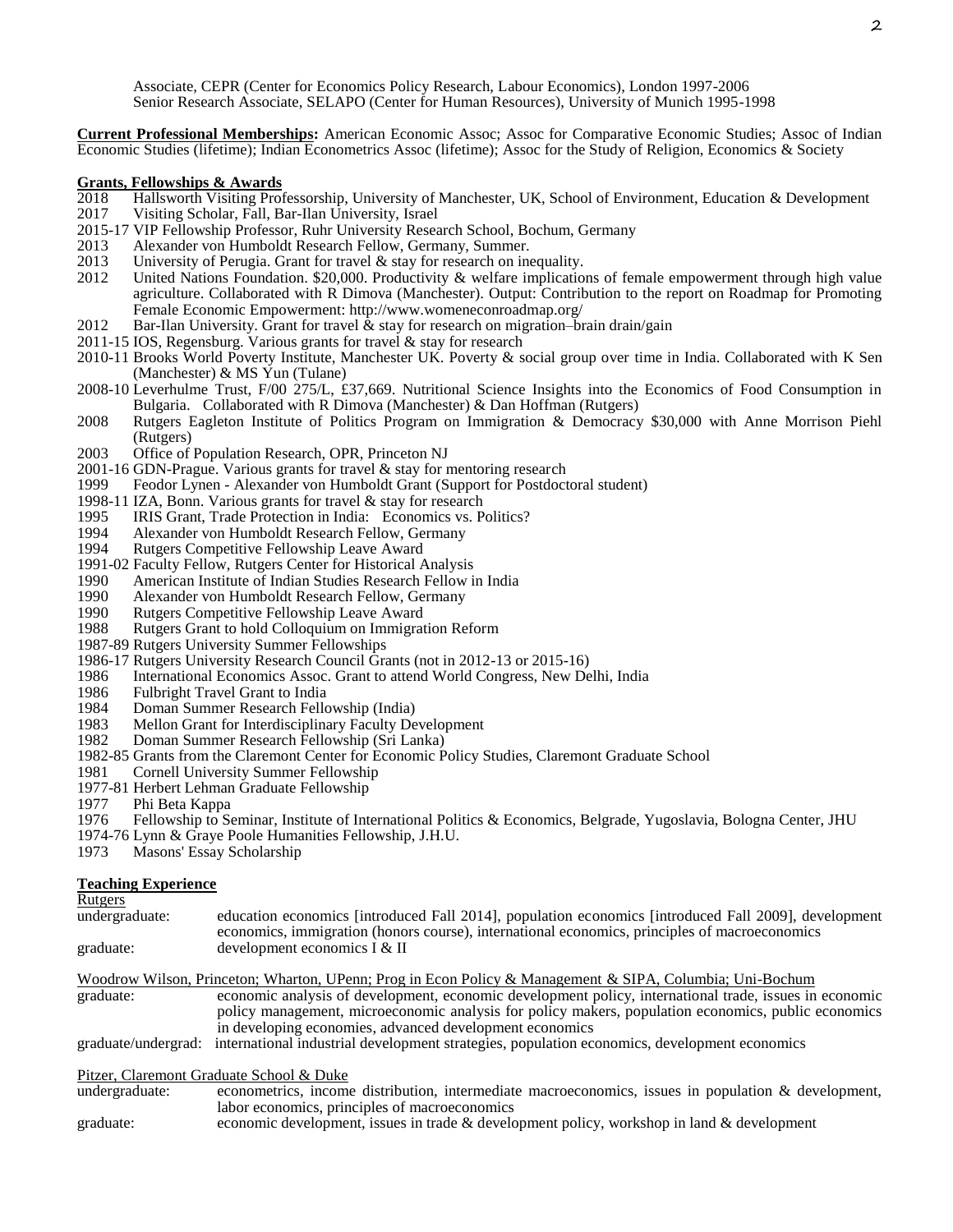**Graduate Thesis Advising**, Rutgers Economics (\* = chaired committee, I think; incomplete list) Current PhD students\* Current PhD committees Sojeong Yoon (MA 2020) Vlad Kochin (PhD 2019)\* Xiaotong Liu (MA 2019) Jieun Choi (PhD 2018) Han Liu (PhD 2017) Bin Xie (PhD 2017) Han-Yen Kao (PhD 2017) Selim Choi (PhD 2017) Hanbing Shi (MA 2017) Shuyang Yang (PhD 2017) Jessica Scheld (PhD 2016) Hyun-Gon Kim (MA 2016) Arinze Nwoye (MA 2016) Omayma Elsheit (PhD 2014) I Abdulloev (PhD 2013)\* Atisha Ghosh (MA 2013)\* Yang (Jennifer) Gao (MA 2013) Sang Bong Oh (PhD 2012) Shu Ming "Carl" Lin (PhD 2011)\* Lee, Jiyon (PhD 2011) Noha Emara (PhD 2009)\* Gulin Cakmak (MA 2009)\* Nuttanan Wichitaksorn (MA 2009) M Faisal Rabby (PhD 2008)\* George Joseph (PhD 2008) Ram Regunathan (MA 2008)\* Bodhisattva Ganguli (PhD 2007) Stonier Grunow (MA 2007) Ibrahim Bakir (MA 2005)\* S. Vaidyanathan (MA 2005) Iryna Kosse (MA 2004)\* Ray McDermott (PhD 2004) Zuzana Sakova (MA 2001) Anshu Anil (MA 2001)\* Ioan Voicu (PhD 2000)\* MS Yun (PhD 2000) Mythreyi Bhargavan (PhD 2000) David Saal (PhD 1999)\* Anandita M. Sharma (MA 1999) Leela Hebbar (MA 1998) Evguenia Chaliaeva (MA 1998)\* Sweta Prasad (MA 1998) Ananash Chaudhuri (PhD 1997)\* M Pandey (PhD 1996)\* Eileen M. Ciesla (MA 1996)\* Weiping Wu (PhD 1996) Cathy Y. Co (PhD 1995)\* Sandhya Kuruganti (PhD 1995) Shreya Shah (MA 1995)\* Sean O'Connell (MA 1995) Madhu Kalimipalli (MA 1995) Mohamad Razavi (PhD 1994) Elena Zion (MA 1994) Charles Benito (MA 1993)\* Lawrence Boyer (MA 1993)\* James Spalding (MA 1992)\* Jose Traslosheros (PhD 1991) Omar El-Beyali (PhD 1991)\* Huei-Lin Wu (MA 1991) Mary Merva (PhD 1989) Ali Carkoglu (MA 1989)\* Alfredo Arizaga (MA 1988)\* Fatima Ahmed Mriga Bansal, Suwei Luo, Yeonbin Yang, Hyunjoo Jang Institutions and Geography for Economic Growth Empirical Essays on Gender, Work & Trust Influence of Innovation on the Urban-Rural Income Gap in China Essays in Economics of Education Essays on Demographic Change & Education Essays on Immigration in the US Experimental & empirical studies of belief formation Essays on the Fertility & Women in the Labor Market Identifying The Existence of Long Run Convergence Club Essays in Health Economics & Econometrics Determinants of Educational Success in Secondary & Postsecondary Education Effects of Added Cultural Distance: Ownership Decisions in Cross-Border Acquisiti Effects of University Career Services on Employment of College Students Intergenerational Mobility, Income Inequality & Children's Human Capital Impact of migration on job satisfaction, professional education & the informal sector Effects of Varying English Language Skills on Household Income in India) Gender Composition of Children & Parental Mortality in Modern China Three Essays on Efficiency Wages Essays on high-skilled migration Semiparametric capital asset pricing model with liquidity & Its application Essays on the effect of inflation volatility  $\&$  institutions on growth  $\&$  development Turkish Assimilation: A Cross-Country Study Bayesian Analysis of Tobit Model w/Non-Gaussian Error Post 9/11 US Labor Mkt for Male Immigrants from Muslin-Majority Countries Essays on Decision Making Religious Fractionalization & Social Conflict Essays on International Trade, Protectionism & Financial Flows Reciprocal Feedback, Unemployment & Primary/ Secondary Edu Spending Essays Trade Diversion & Trade Creation: Turkey & the European Union An Analysis of Marital Durations in the United States The Russian Military: Education & the Draft Empirical Trade Self-Employment in Transition Economies Son Preference Behavior in Germany Joint Ventures' Performance in Romania Female Labor Supply: Discontinuous Budget Constraint & Endogenous Wages Health Insurance & Labor Supply Economic Effects of R&D Funding U.S. Anti-Dumping Laws Parametric & Semi-Parametric Estimate of the Training Decision in Germany Effects of Smoking & Alcohol Intake on Hospital Admissions & Duration of Stay Empirical Analysis of Exchange Rates & Size of Antidumping Duties Three Essays in Contracting Under Asymmetric Information Trade & Tax Behavior Characteristics of the Entrepreneur in Post-Transition Hungary Pioneering Economic Reform through Promoting Foreign Investment in China Foreign Market Entry: Determinants, Industry Structure, Competitiveness & Welfare Migration & Wages: Alternative Econometric Approaches Determinants of U.S. Pharmaceutical FDI in India Aggregate Elasticity of Supply b/t the Former Soviet Republics Regime Switching & Stock Market Volatility Formation & Current Adjustment of Industrial Polies: Brazil & Iran (Urban Planning) Analysis of Immigrant-Native Earnings Differences in Israel Regional Migration in the Soviet Union Wage Effects of U.S. Immigration Causes & Consequences of Paraguayan Migration 1950-1982 Trade Liberalization, Structural Adjustment & Change in Mexico in the 1980s Economic Appraisal of Investment Projects in Developed Countries Investigation of the Exchange Rate & the Foreign Direct Investment in the U.S. Unbalanced Growth Dynamics: Secular & Cyclical Real Wage Behavior Macroeconomic Effects of Property Rights in Labor Managed Firms Constraints on Growth for a Small Open Semi-Industrialized Economy: Ecuador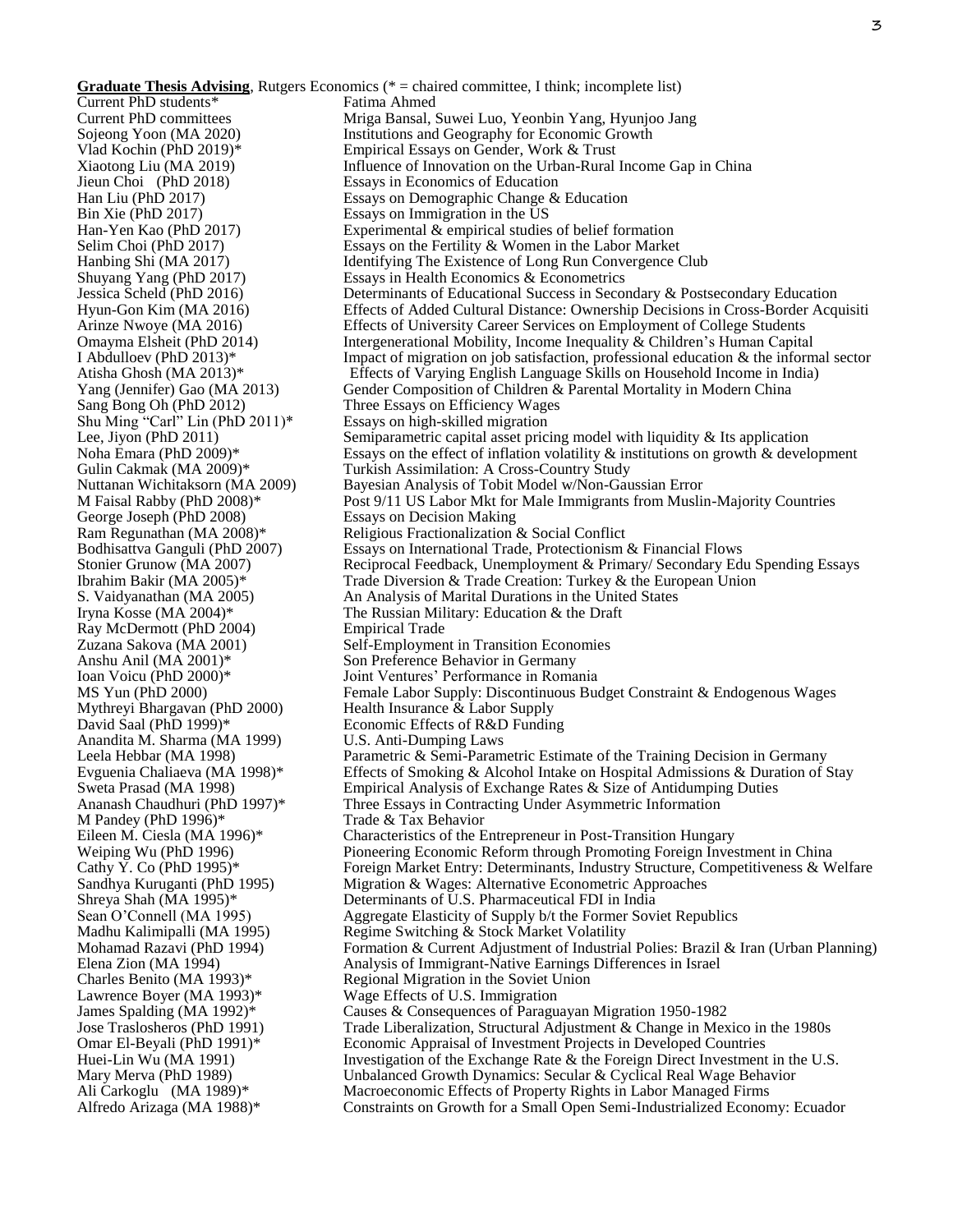| <b>Outside of Rutgers/Economics</b>     |                                                              |
|-----------------------------------------|--------------------------------------------------------------|
| Vojtech Bartos (PhD 2016 CERGE-EI)      | Essays in Behavioral & Development Economics                 |
| Tanu Kohli (PhD 2013 Rutgers Glbal Aff) | Impact of Migrant Remittances on Fertility & Education       |
| Izumi Yamasaki (PhD 2012 Columbia U)    | Effect of Education on Earnings & Employment in the Informal |
| Amrit Thapa (PhD 2011 Columbia U)       | Essays on School Choice in Nepal                             |
| Anton Nivorozhkin (PhD 2006 Gothenburg) | Essays on Unemployment Duration & Programme Evaluation       |

R Dimova (PhD 2005 LICOS, Katholike U Leuven) Aneesh Aneesh (PhD 2001 Rutgers Sociology) Virtual migration: Indian programmers in the U.S.-based information industry Mohamad R. Razavi (PhD 1997 Rutgers Urban Planning) Gina Agarwal (MA 1997 Columbia U) Ayo Samson Alabi (deceased Claremont)\* Labor Market Evaluation During Reform & Crisis Learning to industrialize: a comparative study of four industrial poles in Brazil & Iran Transportation & Urbanization in Bombay Dutch Disease & Nigerian Macroeconomic Policy (PhD diss. not completed)

Controllability of the Money Supply in a Developing Economy: Korea

#### . **Administrative & Service Activities**

Sang Man Lee (PhD 1984 Claremont)

*University, South Asia:*

Several Others

Faculty Advisor, Rutgers Study Abroad in India, 1999-2007 Chair, South Asia Initiative & Coordinating Committee on South Asia, 1996-2002 American Institute of Indian Studies, Board of Trustees, 1994-2002 Initiator & on Committee to Establish Study Abroad Program in India, Study Abroad, 1993-1997 Chair, Subcommittee on South Asian Studies, 1993-1996 Griffith Undergraduate Prize Committee, Asian Studies, 1992 Faculty Advisor, Association of Indian Students at Rutgers, 1991-1992 Asian Studies Program, 1988-2008?

*University, Library*:

Library A & P Committee for promotion to Librarian I, 2018-19 Steering Committee for the Libraries' Long Range Plan (the VISION committee) 1997-1998 University Summit Conference on the Libraries, 1997 Faculty Search Committee for a Social Science Data Librarian, Alexander Library, 1996-1997 Library Committee, New Brunswick Faculty Council, 1995-1997 Taskforce to Evaluate Government Document Information Needs, Alexander Library, 1995-1996 Faculty Survey, Alexander Library, 1995

#### *University, Miscellaneous*:

Faculty Advisor, J-Bus, J-Med, J-Exp, Magic-the Gathering, student groups, 2011- 2015 Faculty Advisor, Rutgers Jewish Community Service Organization, student group, 2005-2009; AIR, earlier FAS A & P Committee on Tenured Faculty in the Social & Behavioral Sciences, 1999-2001, 2016-17 FAS A & P Committee on Nontenured Faculty in the Social & Behavioral Sciences, 1992-93, 1998-2001, 2018-19 University Senate, Graduate School Representative & Graduate School Executive Council, 1997-2000 Campus Review Committee, National Security Education Program, International Fellowships, 1994

#### *Department of Economics:*

Class observation and review of NTT, 2020 Reading Committee for Promotion to Associate Prof (Teaching), 2021 Graduate Education Committee, 2018-19 Forecasting Competition, Judge, 2017 Curriculum & Assessment Committee, 2015-16, 2018-21 Crime Economics Search Committee, 2015-2016 Empirical Microeconomics Workshop Co-Coordinator, 2014-2017, 2020 Shanti Tangri Speaker Committee, 2010-2015 Election Commissioner, 2010-2012 (approx.) China Cluster Recruitment, 2011-2012 Graduate Admissions Committee, 2009-2010 Workload Committee, 1995-1997, 2002-2005 FASIP Merit Pay Increase Committee, 2001-2002 Crime Economics Search Committee, 2001-2002 Academic Standards & Awards, 2001-2003 Initiated & Designed Simon Visiting Faculty Program, 2000-2002 Various Reading Committees Library Liaison, 1991- 2003 Graduate Placement Committee, 1991-92, 1999-2002, 2011-12; Chair 1999-2000, 2001-2002 Computer Committee, 1995 -2005 Personnel Committee, 1992-present Chair, Graduate Development Economics Field Exam Committee, 1986-89, 1991-present Ad Hoc Faculty Recruitment Committee, 1986-present Graduate Student Advising Committee, 1986-89, 1991-2001 Working Paper Coordinator, 1992-95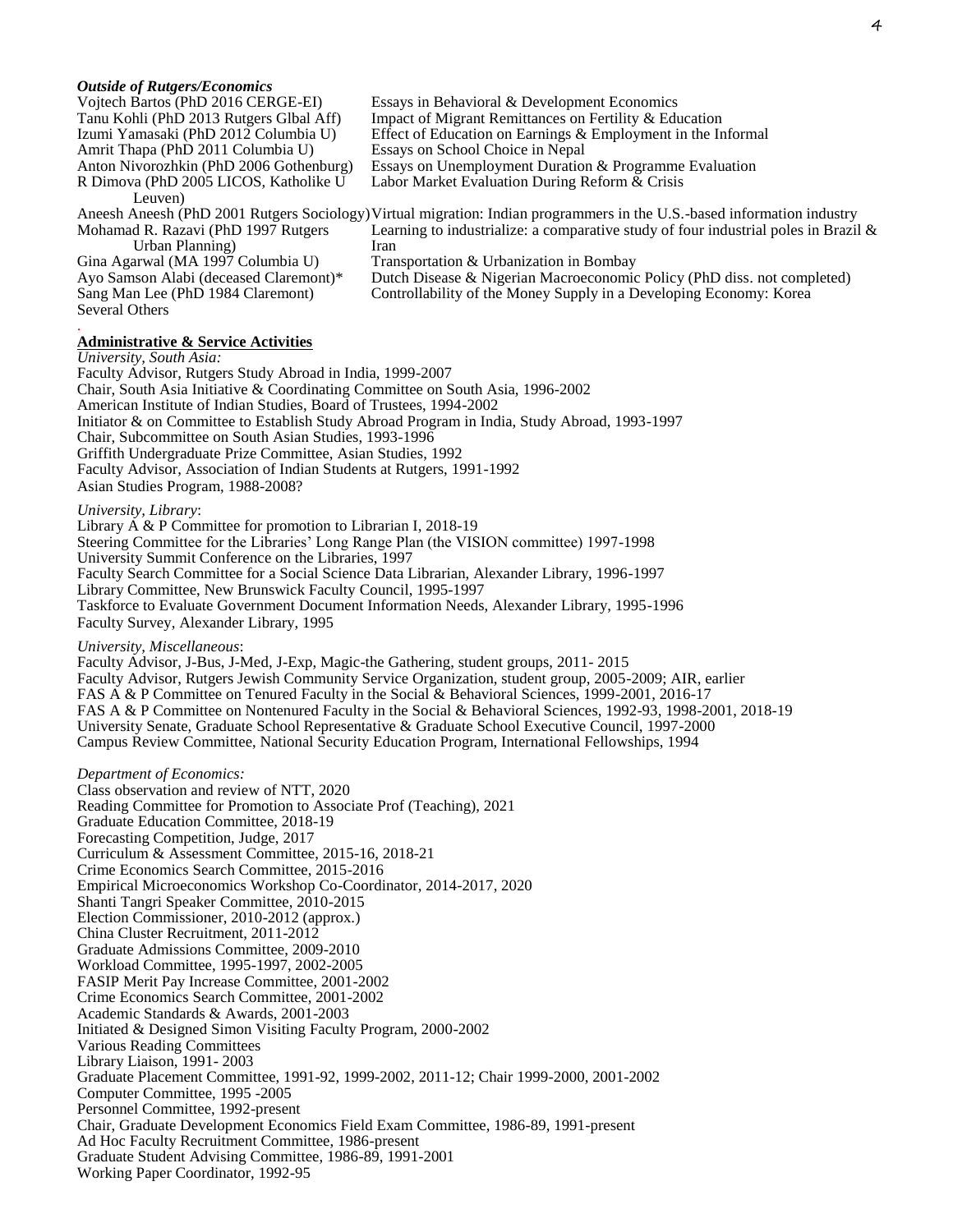Graduate Admissions & Standards Committee, 1986-89, 1991-1994, 1999-2001 Ad Hoc Peer Teaching Review Committee, 1992 Co-Chair, International & Development Workshop, 1986-89, 1991-92 Graduate International Economics Field Exam Committee, 1992 Undergraduate Economics Curriculum Committee, 1988-89 Ad Hoc Committee Initiating Graduate Economics Faculty Working Paper Series, 1987-88 Co-Chair, Asian Economics Workshop, 1986-89 Undergraduate Economics Honors Committee, 1986-88

*Service, Miscellaneous* (forgot most)

Swarthmore College Honors Examiner, 2017

Leibnitz Referee, 2016

Leibniz Foundation Expert Evaluator, 2015

Czech Science Foundation, Reviewer (GACR) 2012-2015

Global Development Network Selection Committee for Outstanding Research on Development Awards, 2011-12

Open Societies Institute, Ph.D. Fellowship Examiner, Tajikistan, 2008-2010

Mentor, Global Development Network, Central Europe, 2007-2017

Global Development Network, Central Europe, Competition Awards Board 2001-2016

Guest Speaker on Development & Environment, Rutgers Model UN, 15 November 2007

Outside Evaluator for new Tenure Track System applicants, Quaid-i-Azam University, Islamabad, Pakistan, 2007

Panelist, Cornell University Economics Dept, On Becoming an Academic, September 29, 2006

Reviewer, Social Science & Humanities Research Council of Canada, 2006, 2007, 2009, 2010, 2012, 2013

Reviewer, British Council Researcher Exchange Programme

Reviewer, German Israeli Foundation for Scientific Research & Development (GIF), 2005, 2007

Reviewer, CUNY Collaborative Incentive Research Grant, 2005

Reviewer, NSF Proposals, ? - 2012

Ramapo College Forum for World History Teachers (High School). South Asian Perspectives from the Past & Visions for the Future, talk on caste & poverty in India, Monday, January 10, 2005.

Evaluator, Bridging Research & Policy Working Group, Global Development Network, 2005

American Economic Association, Committee on the Status of Minority Groups in the Economics Profession, Economics Pipeline Mentor, 2003-2004

Search Committee for a new Head of School, Solomon Schechter Day School of Raritan Valley, Spring & Summer 2003.

Chair, Outside Evaluation Team, Program in Economic Policy Management, SIPA, Columbia University, Nov-Dec 2004

Chair, Outside Evaluation Team, Brooklyn College Economics Department, Spring & Summer 2003

Outside Evaluation Team South Asia Institute, SIPA, Columbia University, May 2002

Bates College Honors Examiner, year?

Reviewer, Foreign Service Exam, ETS, April 1997

Board of Directors & Recording Secretary, Congregation Poile Zedek, New Brunswick NJ, 1996-2015

Discussion with Librarians at Rutgers University on use of data by economists, September 1996

Interviewed on Radio Blue Danube, Vienna, Thursday 17 March 1994 on the "Impact of Immigration on Wages in Europe" Humphrey's Fellows advisor, 1993-94

Various Undergraduate Honors & Henry Rutgers Theses, Rutgers University, 1986-present. Example: Srihari Prabhu (2007) Evaluator, Tenure & Promotion Letters, Various Universities, several per year since 1992

*Service, Referee*

American Councils Title VIII research fellowships, American Economic Review, Applied Economics Quarterly, ASEAN Economic Bulletin, Asian Development Review, Blackwell Press, Bulletin of Economic Research, Comparative Economic Studies, Defense & Peace Economics, Demography, Dryden Press, Eastern European Economics, Economic Development & Cultural Change, Economic Inquiry, Economic Modeling, Economic Systems, Economics Bulletin, Economica, Economic Modelling, Economics & Politics, Economics of Education Review, Economics of Transition, Economic Theory, Empirical Economics, European Economic Review, European Journal of Development Research, European Journal of Political Economy, Explorations in Economic History, Feminist Economics, International Sociology Houghton Press, Industrial & Labor Relations Review, Interfaces, International Economic Journal, International Economic Review, International Migration Review, International Trade & Public Finance, IZA J of Mig and Dev, Journal of African Economics, Journal of African Finance & Economics, Journal of Asian Economics, Journal of Development Economics, Journal of Economic Education, Journal of Economic Behavior & Organization, Journal of Ethnic & Migration Studies, Journal of International Economics, Journal of International Trade & Economic Development, Journal of Labor Economics, Journal of Political Economy, Journal of Population Economics, Journal of Public Economics, Kluwer, Labour Economics, Law in Context, Longman Press, Manchester Review, Migration Studies, Norton Press, Population Studies, Public Choice, Quarterly Review of Business & Economics, Regional Development Studies, Research in Labor Economics, Review of Development Economics, Review of Economics & Statistics, Review of International Economics, Scandinavian Journal of Economics, Scandinavian Journal of Economics, Schmollers Jahrbuch, Small Business Economics, Southern Economic Journal, South-Western, Third Conference on Economic Theory & Related Mathematical Methods Conference--Indian Statistical Institute-Delhi., West Educational Publishing, World Development, Zeitschrift fur Nationalokonomie, etc.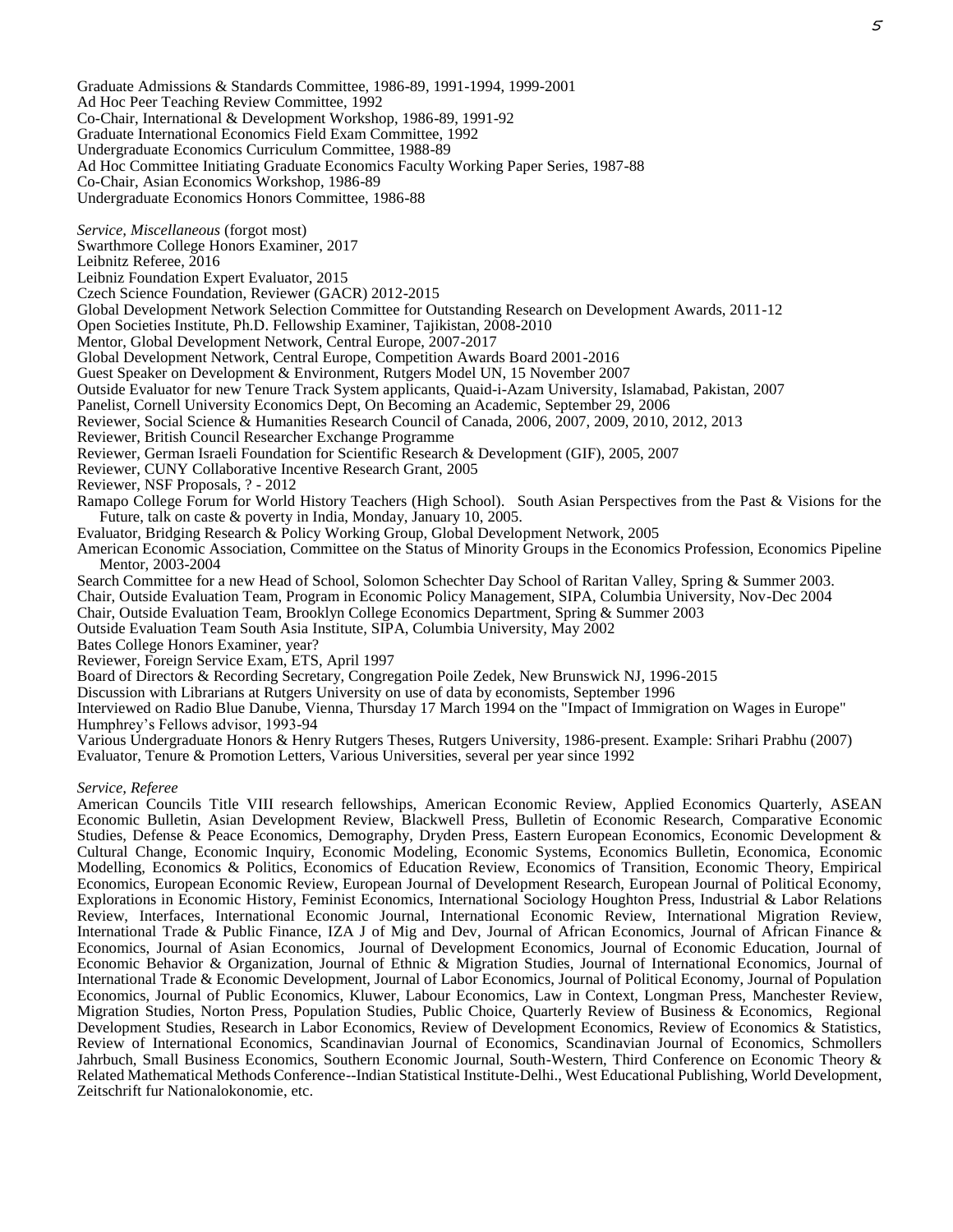# **Journal Articles (Refereed)** <https://orcid.org/0000-0003-3788-8798>

- 2020 Migration & Forsaken Schooling in Kyrgyzstan, Tajikistan, & Uzbekistan (with I Abdulloev & GS Epstein) *IZA Journal of Development & Migration,* 11(1), OPEN ACCESS<https://doi.org/10.2478/izajodm-2020-0004>
- 2020 A Downside to the Brain Gain Story (with I Abdulloev & GS Epstein) *Economics*, 8(2), OPEN ACCESS <https://content.sciendo.com/view/journals/eoik/8/2/article-p9.xml>
- 2019 Inequality, Good Governance, & Endemic Corruption (with GS Epstein) *International Tax & Public Finance* OPEN ACCES[S https://doi.org/10.1007/s10797-019-09542-z](https://doi.org/10.1007/s10797-019-09542-z)
- 2018 Taxation & Social Protection under Governance Decentralization (with GS Epstein) *European Journal of Political Economy* OPEN ACCESS<https://doi.org/10.1016/j.ejpoleco.2018.08.007>
- 2018 Vulnerability to Poverty: Tajikistan during & after the Global Financial Crisis (with K Gatskova, J Landon-Lane & MS Yun), *Social Indicators Research* <https://doi.org/10.1007/s11205-017-1689-y> 138(3) 925-951
- 2017 Sometimes, Winners Lose: Economic Disparity & Indigenization in Kazakhstan (with A Schmillen) *Journal of Comparative Econ,* 45(3), 605-621<https://doi.org/10.1016/j.jce.2016.11.002>
- 2017 Is Caste Destiny? Occupational Diversification among Scheduled Castes in Rural India (with K Sen & MS Yun) *European Journal of Development Research* 29(2) 476-492<https://doi.org/10.1057/s41287-016-0011-1>
- 2016 Is Women's Ownership of Land a Panacea in Developing Countries? Evidence from Land Owning Farm Households in Malawi (with SK Bhaumik & R Dimova) *Journal of Development Studies* 52(2) 242-253 <https://doi.org/10.1080/00220388.2015.1060314>
- 2015 Migration, Transfers & Child Labor (with R Dimova & GS Epstein) *Rev of Development Econ* 19(3) 735–747 <https://doi.org/10.1111/rode.12156>
- 2014 Migration, Education & the Gender Gap in Labour Force Participation (with I Abdulloev & MS Yun) *European Journal of Development Research* 26(4) 509-52[6 https://doi.org/10.1057/ejdr.2014.27](https://doi.org/10.1057/ejdr.2014.27)
- 2014 Impact of Food & Economic Crises on Diet & Nutrition (with R Dimova, MBP Gbakou & D Hoffman) *Journal of Development Studies* 50(12) 1687-1699<https://doi.org/10.1080/00220388.2014.957274>
- 2013 Economic Strain, Education & Attitudes towards Foreigners in the European Union (with F Rivera-Batiz & MS Yun) *Rev of International Econ* 21(2) 177-190<https://doi.org/10.1111/roie.12029>
- 2012 Migration as a Substitute for Informal Activities: Evidence from Tajikistan (with I Abdulloev & J Landon-Lane) *Research in Labor Econ* 34(0) 205-22[7 https://doi.org/10.1108/S0147-9121%282012%290000034009](https://doi.org/10.1108/S0147-9121%282012%290000034009)
- 2011 Was the Mandal Commission Right? Differences in Living Standards between Social Groups (with K Sen & MS Yun) *Econ & Political Weekly* 46(39) 43-51<http://www.jstor.org/stable/23047212>
- 2010 Exchange Rate & Political Risks, Again (with G Clare) *Emerging Markets & Finance Rev* 46(3) 46 58 <https://doi.org/10.2753/REE1540-496X460303>
- 2010 Why Pay Taxes When No One Else Does? (with GS Epstein) *Rev of Development Econ* 14(2) 374-385 <https://doi.org/10.1111/j.1467-9361.2010.00559.x>
- 2009 Good Governance & Good Aid Allocation (with GS Epstein) *Journal of Development Econ* 89(1) 12-18 <https://doi.org/10.1016/j.jdeveco.2008.06.010>
- 2009 Measuring Income Assimilation of Migrants to Germany (with J Landon-Lane & MS Yun) *Schmollers Jahrbuch (Journal of Applied Social Science Studies)* 129(2) 333-34[2 https://doi.org/10.3790/schm.129.2.333](https://doi.org/10.3790/schm.129.2.333)
- 2009 Rationality as a Barrier to Peace: Micro-Evidence from Kosovo (with SK. Bhaumik & MS Yun) *Comparative Econ Studies*  51(2) 242-264<https://doi.org/10.1057/ces.2009.1>
- 2009 Ethnicity, Assimilation & Harassment in the Labor Market (with GS Epstein) *Research in Labor Econ* 29(0) 67-88 <https://doi.org/10.1108/S0147-9121%282009%290000029006>
- 2009 Poverty & Governance: The Contest for Aid (with GS Epstein) *Rev of Development Econ* 13(3) 382-92 <https://doi.org/10.1111/j.1467-9361.2009.00496.x>
- 2009 Measuring Ethnic Linkages among Migrants (with T Bauer & GS Epstein*) International Journal of Manpower* 30(1-2) 56-69<https://doi.org/10.1108/01437720910948393>
- 2008 Poverty in Rural India: Caste & Ethnicity (with K Sen & MS Yun) *Rev of Income & Wealth* 54(1) 50-70 <https://doi.org/10.1111/j.1475-4991.2007.00259.x>
- 2007 Who is the Enemy? (with GS Epstein*) Defense & Peace Econ* 18(6) 469-48[4 https://doi.org/10.1080/10242690701331485](https://doi.org/10.1080/10242690701331485)
- 2007 Understanding the Development of Fundamentalism (with GS Epstein*) Public Choice* 132(3-4) 257-271 <https://doi.org/10.1007/s11127-007-9150-4>
- 2007 Self-Selection & Wages during Volatile Transition (with R. Dimova*) Journal of Comparative Econ* 35(3) 612-629 <https://doi.org/10.1016/j.jce.2007.05.003>
- 2007 Immigrant Amnesty & Immigrant's Earnings (with MS Yun) *Research in Labor Econ* 27(0) 273-310 [https://doi.org/10.1016/S0147-9121\(07\)00007-6](https://doi.org/10.1016/S0147-9121(07)00007-6)
- 2007 Influence of Stocks & Flows on Migrants' Location Choices (with T Bauer & GS Epstein) *Research in Labor Econ* 26(0) 199-229<https://doi.org/10.1016/S0147-9121%2806%2926006-0>
- 2006 Ethnic Conflict & Economic Disparity: Serbians & Albanians in Kosovo (with SK. Bhaumik & MS Yun) Journal *of Comparative Econ* 34(4) 754-773<https://doi.org/10.1016/j.jce.2006.07.002>
- 2006 A Note on Poverty in Kosovo (with SK. Bhaumik & MS Yun) Journal *of International Development* 18(8) 1177-1187 <https://doi.org/10.1002/jid.1283>
- 2006 Contests, NGOs & Decentralizing Aid (with GS Epstein) *Rev of Development Econ* 10(2) 285-296 <https://doi.org/10.1111/j.1467-9361.2006.00318.x>
- 2006 Influence of Others on Migration Plans (with GS Epstein) *Rev of Development Econ* 10(4) 652–665 <https://doi.org/10.1111/j.1467-9361.2006.00340.x>
- 2005 Enclaves, Language & the Location Choice of Migrants (with T Bauer & GS Epstein) *Journal of Population Econ*, 18(4) 649–662<https://doi.org/10.1007/s00148-005-0009-z>
- 2005 Self-Employment & Wage Earnings in Hungary during Transition (with CY Co & MS Yun) *Rev of Development Econ* 9(2) 150-165<https://doi.org/10.1111/j.1467-9361.2005.00269.x>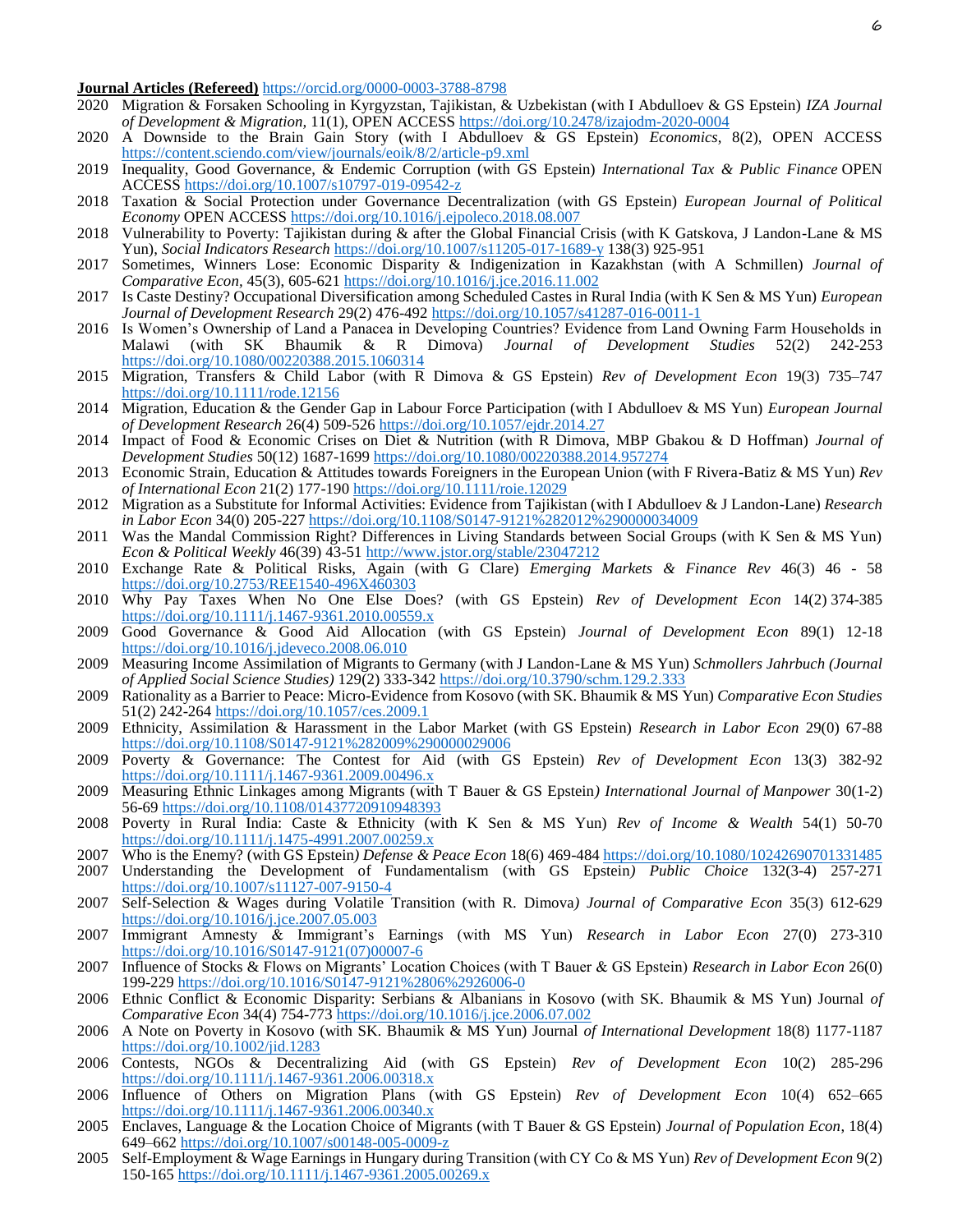- 2003 Gender Differences in German Upward Income Mobility (with J Landon-Lane & MS Yun) *Schmollers Jahrbuch (Journal of Applied Social Science Studies)* 123(1) 3-14
- 2003 Decomposing Male Inequality Change in East Germany during Transition (with MS Yun) Schmollers *Jahrbuch* (*Journal of Applied Social Science Studies*) 123(1) 43-54
- 2002 Political Economy of Russian City Growth (with RC Stuart) *Econ Development & Cultural Change* 50(0) 491-508 <https://doi.org/10.1086/342265>
- 2002 Rent Seeking in Hierarchical Firms (with GS Epstein) *Arthaniti* 1(0) 45-6[1 https://doi.org/10.1177%2F0976747920020105](https://doi.org/10.1177%2F0976747920020105)
- 2001 Sibling Rivalry in Educational Attainment: The Case of Germany (with T Bauer) *Labour* 15(0) 237-55 <https://doi.org/10.1111/1467-9914.00163>
- 2001 The Gender Wage Gap & Discrimination, East Germany 1990-1997 (with MS Yun) *Vierteljahrshefte* (*Quarterly Journal of Econ Research*) 70(1) 123-12[7 http://dx.doi.org/10.3790/vjh.70.1.123](http://dx.doi.org/10.3790/vjh.70.1.123)
- 2000 Corruption, Tax Evasion & the Laffer Curve (with O Goswami & Amal Sanyal) *Public Choice* 105(1/2) 61-78 <https://doi.org/10.1023/A:1005105822911>
- 2000 Decomposing Revenue Effects of Tax Evasion & Tax Structure Changes (with A Das-Gupta) *International Tax & Public Finance* 7(2) 177-9[4 https://doi.org/10.1023/A:1008704520816](https://doi.org/10.1023/A:1008704520816)
- 2000 Is Child Like Parent? Educational Attainment & Ethnic Origin (with KF Zimmermann) *Journal of Human Resources*, 35(0) 550-569. Reprinted in KF Zimmermann & T Bauer, eds, *Economics of Migration*, E Elgar Pub., 2002, in Series: International Library of Critical Writings in Economics, Series Editor Mark Blaug.<https://doi.org/10.2307/146392.>
- 2000 Returns to Returning (with Cathy Y. Co & MS Yun) *Journal of Population Econ* 13(1) 57-79 <https://doi.org/10.1007/s001480050123>
- 2000 Does Background Matter? The Transmission of Human Capital from a Planned to a Market Economy (with RC Stuart) *International Migration Rev* 34(0) 511-537<https://doi.org/10.1177%2F019791830003400207>
- 1999 Liberalization Policy: 'Fits & Starts' or Gradual Change in India (with M Ansari) *Comparative Econ Studies*, 41(0) 23-46 <https://doi.org/10.1057/ces.1999.17>
- 1999 Siblings, Their Sex Composition & Educational Attainment in Germany (with T Bauer) *Vierteljahrshefte* (*Quarterly Journal of Econ Research*) 2-99(0) 215-22[1 http://hdl.handle.net/10419/141241](http://hdl.handle.net/10419/141241)
- 1999 Mobility Where Mobility is Illegal: Internal Migration & City Growth in the Soviet Union (with RC Stuart) *Journal of Population Econ*, 12(0) 117-134<https://doi.org/10.1007/s001480050093>
- 1999 Foreign Aid & Fiscal Behavior in a Bounded Rationality Model: Different Policy Regimes (with HA Khan) *Empirical Econ*, 24(1) 121-134<https://doi.org/10.1007/s001810050047>
- 1998 What Was Protected? Measuring India's Tariff Barriers 1968-1992 (with M Pandey) *Indian Econ Rev* 33 119-152 <http://www.jstor.org/stable/29794165>
- 1998 Published & Realised Tariffs: the Weak Link (with M Pandey) *Econ & Political Weekly*, Vol. XXXIII No. 46, November 14-20 2939-2942<http://www.jstor.org/stable/4407385>
- 1996 Comparison of Sales Taxes (with A Das-Gupta) *Public Finance*, 51(2) 217-225. Published in 1998
- 1997 What Difference Does a Country Make? Earnings by Soviets in the Soviet Union & in the United States (with RC Stuart) Special Issue Quarterly *Rev of Econ & Finance*, edited by BR Chiswick, 37 345-360 [https://doi.org/10.1016/S1062-](https://doi.org/10.1016/S1062-9769(97)90072-7) [9769\(97\)90072-7](https://doi.org/10.1016/S1062-9769(97)90072-7)
- 1997 Schooling, Parents & Country, *DIW-Vierteljahrshefte* (*Quarterly Journal of Econ Research*) 1-97 180-186 <http://hdl.handle.net/10419/141176>
- 1996 Revenue Motives & Trade Liberalization (with D Feldman) *Rev of International Econ*, 4 276-281 <https://doi.org/10.1111/j.1467-9396.1996.tb00103.x>
- 1996 Urban to Urban Migration: Soviet Patterns & Post-Soviet Implications (with RC Stuart) *Comparative Econ Studies*, 38 21-36<https://doi.org/10.1057/ces.1996.2>
- 1994 Foreign Investment & Control of TNEs (with S Gangopadhyay) *Journal of International Trade & Econ Development*, 3 213-229<https://doi.org/10.1080/09638199400000014>
- 1994 Reply to White 'Foreign Aid, Taxes & Public Investment: A Further Comment' (with HA Khan) Journal *of Development Econ*, 45 165-167<https://doi.org/10.1080/09638199400000014>
- 1994 Labor Market Effects of Immigration in the United States & Europe: Substitution vs. Complementarity (with F Rivera-Batiz) *Journal of Population Econ*, 7 157-175.<https://doi.org/10.1007/BF00173617>Reprinted in KF Zimmermann & T Bauer, eds, *Economics of Migration*, E Elgar Pub., 2002, in Series: International Library of Critical Writings in Economics, Series Editor M Blaug.
- 1993 Reply to Tran-Nam Binh & Mark McGillivray, "Foreign Aid, Taxes & Public Investment: A Comment" (with HA Khan) Journal *of Development Econ*, 41 177-7[8 https://doi.org/10.1016/0304-3878\(93\)90045-O](https://doi.org/10.1016/0304-3878(93)90045-O)
- 1992 Small Firm 'Presence' in Indian Manufacturing *World Development* 20(9) 1377-1389 [https://doi.org/10.1016/0305-](https://doi.org/10.1016/0305-750x(92)90085-a) [750x\(92\)90085-a](https://doi.org/10.1016/0305-750x(92)90085-a)
- 1991 How Tied is Aid? Soviet Economic Assistance to India, 1961-84 (with O Goswami) *Econ Systems*, 15 177-193
- 1990 A Model of the Informal Sector in Development (with S Gangopadhyay) *Journal of Econ Studies*, 17 19-31 <https://doi.org/10.1108/01443589010138364>
- 1990 Allocating Jobs Under a Minimum Wage: Queues vs. Lotteries (with E Tower) *Econ Record*, 186-194 <https://doi.org/10.1111/j.1475-4932.1990.tb01721.x>
- 1990 LDC Labor Markets, Multinationals & Government Policies (with S Gangopadhyay) *International Rev of Econ*, 37 749- 764
- 1990 New Directions or Not: A.I.D. in Latin America (with James Lehman) *World Development*, 18 723-732 [https://doi.org/10.1016/0305-750X\(90\)90020-X](https://doi.org/10.1016/0305-750X(90)90020-X)
- 1990 Foreign Aid, Taxes, & Public Investment (with HA Khan) *Journal of Development Econ*, 34 355-369 [https://doi.org/10.1016/0304-3878\(90\)90090-X](https://doi.org/10.1016/0304-3878(90)90090-X)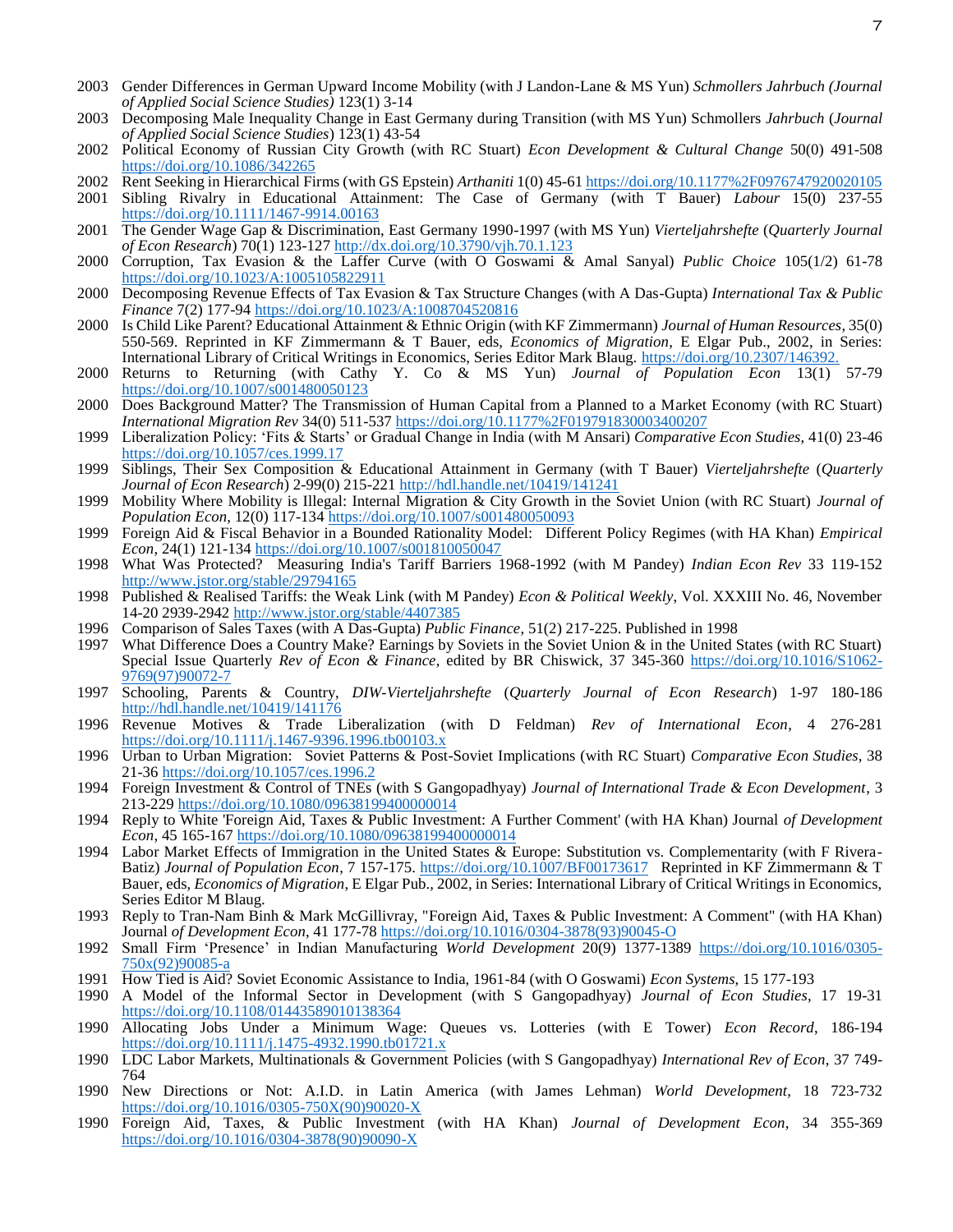- 1990 Some Determinants of Foreign Aid to India, 1960-1985 (with HA Khan) *World Development*, 18(0) 431-442. [https://doi.org/10.1016/0305-750X\(90\)90128-K](https://doi.org/10.1016/0305-750X(90)90128-K) Reprinted in HW Singer, N Hatti & R Tandon, *Aid & External Financing in the 1990s* (New Delhi: Indus Publishing, 1991)
- 1990 Financial Development & the Price of Services (with D Feldman) *Econ Development & Cultural Change* 38(0) 341-352 <https://doi.org/10.1086/451796>
- 1989 Subsidy Policies with Capital Accumulation: Maintaining Employment Levels (with B Dutta & S Gangopadhyay) *Journal of Population Econ* 2 301-318 <https://doi.org/10.1007/BF00171006>
- 1988 The Stahl-Alexeev Paradox: A Note (with E Tower) *Journal of Econ Theory* 44 189-91 [https://doi.org/10.1016/0022-](https://doi.org/10.1016/0022-0531(88)90103-2) [0531\(88\)90103-2](https://doi.org/10.1016/0022-0531(88)90103-2)
- 1988 Foreign Aid & Development Where Has All the Money Gone? (with HA Khan) *Renaissance Universal Journal* 5 36
- 1987 Tariff Policy & Poverty Alleviation in a Harris-Todaro Type Economy, *Indian Econ Journal* 35 97-115
- 1987 Financial Repression & the Price of Nontraded Goods (with D Feldman) *Econ Letters* 25 31-34 [https://doi.org/10.1016/0165-1765\(87\)90008-5](https://doi.org/10.1016/0165-1765(87)90008-5)
- 1987 Distribution & Development Effects of Tariff-cum-Subsidy Policies (with A Das-Gupta) *Singapore Econ Rev* 32 71-86 <http://www.scopus.com/inward/record.url?eid=2-s2.0-0023520404&partnerID=MN8TOARS>
- 1987 Framework for Analyzing Economies with Wage Differentials (with A Das-Gupta) *International Rev of Econ* 34 869-886 1987 Welfare Aspects of a Harris-Todaro Economy with Underemployment & Variable Prices (with S Gangopadhyay) *The Developing Economies* 25 203-219 [http://www.ide.go.jp/library/English/Publish/Periodicals/De/pdf/87\\_03\\_01.pdf](http://www.ide.go.jp/library/English/Publish/Periodicals/De/pdf/87_03_01.pdf)
- 1987 Earnings Effects of Labor Organizations in 1890 (with P Dillon) *Industrial & Labor Relations Rev* 40(4) 516-526 <https://doi.org/10.1177%2F001979398704000405>
- 1987 Optimal Policies in a Dual Economy with Open Unemployment & Surplus Labour (with S Gangopadhyay) *Oxford Econ Papers* 39 378-387 <http://www.jstor.org/stable/2663273>
- 1987 Employment, Output & the Choice of Techniques: The Trade-Offs Revisited (with S Gangopadhyay) *Journal of Development Econ* 25(2) 321-32[7 https://doi.org/10.1016/0304-3878\(87\)90088-5](https://doi.org/10.1016/0304-3878(87)90088-5)
- 1986 Differential Cash-in-Advance Constraints: A Good Reason for Protection in LDCs? (with E Tower) *Eastern Africa Econ Rev* 2 193-195
- 1986 An Approach to the Choice of Techniques Issue with Applications to South Korea & Sri Lanka (with Samson Ayo Alabi & S Gangopadhyay) *Eastern Africa Econ Rev* 2 111-122
- 1986 Foreign Aid & Public Expenditures in LDCs (with HA Khan) *Atlantic Econ Journal* 14 56-58 <https://doi.org/10.1007/BF02304625>
- 1985 A Note on Optimal Policies in Dual Economies (with S Gangopadhyay) *Quarterly Journal of Econ* 100 1067-1071 <https://doi.org/10.2307/1882936>
- 1985 Multinational Firms & Government Policy (with S Gangopadhyay) *Econ Letters* 17 395-99 [https://doi.org/10.1016/0165-](https://doi.org/10.1016/0165-1765(85)90266-6) [1765\(85\)90266-6](https://doi.org/10.1016/0165-1765(85)90266-6)

### **Articles in Books (Refereed)**

- 2021 Schooling Forsaken: Education and Migration (with I Abdulloev & GS Epstein) in RM Sauer, ed., World Scientific Encyclopedia of Global Migration (Singapore: World Scientific Publishing), forthcoming [paper link](https://ideas.repec.org/p/iza/izadps/dp12088.html)
- 2017 Female Engagement in Commercial Agriculture, Interventions, & Welfare in Malawi (with R Dimova) in D Hulme & D Lawson (eds) What Works for Africa's Poorest: Practice & Policy London: Practical Action, pages 105-122 [paper link](https://ideas.repec.org/p/rut/rutres/201522.html)
- 2017 Poverty's Deconstruction: Beyond the Visible (with SK Bhaumik & MS Yun) in Lensink, R., Sjogren, S., & C. Wihlborg (eds), *Paths for Sustainable Economic Development*. L, S & W, Gothenburg, Sweden, 81-9[6 paper link](https://ideas.repec.org/p/iza/izadps/dp11160.html)
- 2015 Making Aid Work: Governance & Decentralization (with GS Epstein) in M Arvin (ed) *Handbook on the Economics of Foreign Aid* E Elgar Pub, pages 488-502, ISBN 9781783474578 <https://doi.org/10.4337/9781783474592.00039>
- 2015 Ethnic Goods & Immigrant Assimilation (with I Abdulloev & GS Epstein) in P Nijkamp, J Poot & J Bakens (eds) *Economics on Cultural Diversity* E Elgar Pub: Cheltenham, UK, 52-77 <https://doi.org/10.4337/9781783476817.00009>
- 2011 Gender & Ethnicity in Post-Conflict Kosovo (with SK. Bhaumik & MS Yun), in Fragile States: Causes, Costs, & Responses, edited by W Naudé, AU Santos-Paulino, & M McGillivray, Oxford University Press: Oxford UK, 133-150
- 2010 Migration & Culture (with GS Epstein), Chapter 1 in GS Epstein & IN Gang (eds.) *Migration & Culture* (Frontiers of Economics & Globalization, Volume 8), Emerald Group Publishing Limited, 1-21, 2010
- 2010 A Political Economy of the Immigrant Assimilation: Internal Dynamics (with GS Epstein), Chapter 13 in GS Epstein & IN Gang (eds.) *Migration & Culture* (Frontiers of Economics & Globalization, Volume 8), Emerald Group Publishing Limited, 325-339, 2010
- 2010 Who Matters Most? The Effect of Parent's Schooling on Children's Schooling, Chapter 17 in GS Epstein & IN Gang (eds.) *Migration & Culture* (Frontiers of Economics & Globalization, Volume 8), Emerald Group Publishing Limited, 401-414, 2010
- 2010 Changes in Attitudes toward Immigrants in Europe: Before & After the Fall of the Berlin Wall (with F Rivera-Batiz & MS Yun), Chapter 26 in GS Epstein & IN Gang (eds.) Migration & Culture (Frontiers of Economics & Globalization, Volume 8), Emerald Group Publishing Limited, 649-676, 2010
- 2009 Decentralized Aid with Interested Parties (with GS Epstein) in G Mavrotas & M McGillivray (eds.) *Development Aid: A Fresh Look*, Palgrave Macmillan, 15-25 [https://doi.org/10.1057/9780230595163\\_2](https://doi.org/10.1057/9780230595163_2)
- 2007 The Hope for Hysteresis in Foreign Aid (with GS Epstein) in S Lahiri (ed.) *Theory & Practice of Foreign Aid*, Volume 1 of the Series *Frontiers of Economics & Globalization*, Elsevier, 117-130
- 2007 Political Economy of Kosher Wars (with GS Epstein) in C Chiswick, T Lecker, & N Kahana (eds.) *Jewish Society & Culture: An Economic Perspective*, Ramat Gan: Bar-Ilan University Press, 155-176.
- 2006 Ethnic Networks & International Trade (with GS Epstein) in *Labor Mobility & the World Economy*, F Foders & RJ Langhammer (ed) Springer (Berlin, Heidelberg), 85-103
- 2006 Informal Sector During Crisis & Transition (with R Dimova & J Landon-Lane) in B Guha-Khasnobis & R Kanbur (eds) *Informal Labour Markets & Development* Palgrave Macmillan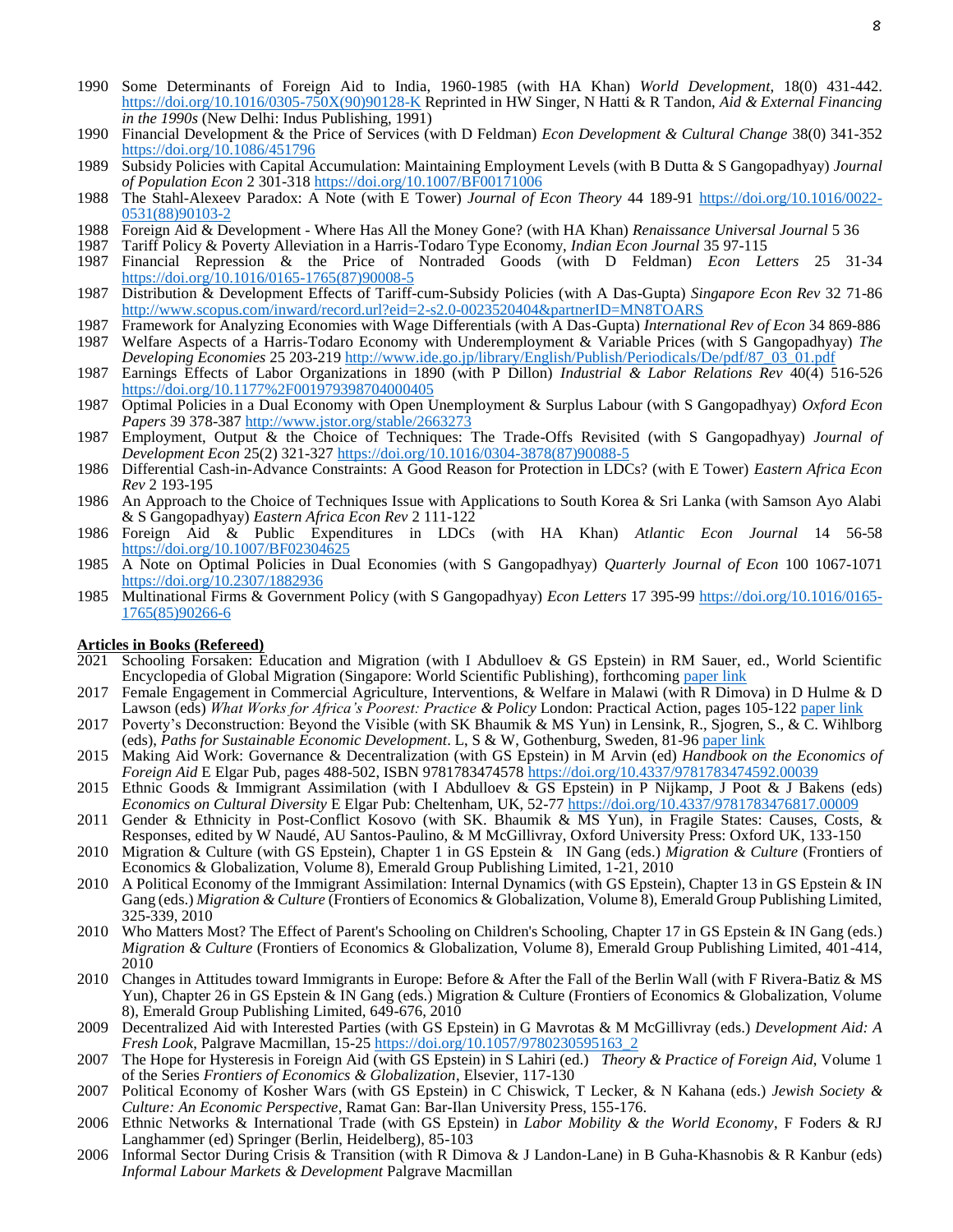- 2003 Value Added Tax Evasion, Auditing & Transactions Matching (with A Das-Gupta) in J McLaren (ed) *Institutional Elements of Tax Design & Reform* World Bank
- 1995 Small Firms in India: A Discussion of Some Issues, in D Mookherjee, ed., *Economics of Indian Industry* Oxford University Press, 322-350. Reprinted in paperback edition (1997)
- 1993 Government Policy for Foreign Direct Investment (with S Gangopadhyay) in B Dutta, S Gangopadhyay, D Mookherjee, & Dj Ray (eds) *Theoretical Issues in Development Economics* Oxford University Press, 209-220
- 1991 Taxes, Corruption & Bribes: A Model of Indian Public Finance (with O Goswami & A Sanyal) in M Roemer & C Jones (eds) *Markets in Developing Countries: Parallel, Fragmented & Black* ICS Press, 201-213, 252-253

### **Other Articles in Books**

- 2007 Small Scale Industry (with M Pandey) in K Basu, ed., *Oxford Companion to Economics in India*, Oxford University Press, (ISBN 978-0-19-566984-8) 482-485 (reprinted several times)
- 1995 Trade Liberalization Policy in India, in HD Vinod, ed., *Study of Indian History & Culture, vol. 17, Economic History of India*, Bhishma Press, 374-387
- 1995 The Pattern of U.S. -- Asian Pacific Rim Trade, 1965 -- 1987 (with CY Co) in CF Lee, ed., *Advances in Pacific Basin Business, Economics & Finance, volume I*, JAI Press, 215-228
- 1994 Unemployment & Attitudes towards Foreigners in Germany (with F Rivera-Batiz) in G Steinmann & R Ulrich, eds., *Economic Consequences of Immigration to Germany*, Physica-Verlag, 121-154 [https://doi.org/10.1007/978-3-642-51177-](https://doi.org/10.1007/978-3-642-51177-6_7) [6\\_7](https://doi.org/10.1007/978-3-642-51177-6_7)
- 1992 OPEC Aid to Less-Developed Countries, in S Shojai & BS Katz, eds., *The Oil Market in the 1980s - A Decade of Decline*, Praeger Publishers, 169-185
- 1988 Labor Markets, Lorenz Curves & Development Strategies: Some Aspects (with A Das-Gupta) in M Willumsen & RD Cruz, eds., *Modeling & Simulation*, volume 19, part 1, Instrument Society of America, North Carolina, 101-106

## **Book Reviews, Discussions, Reports, etc.**

- 2015 Good & Efficient? Women's Voice in Agriculture (with R Dimova) A Roadmap for Promoting Women's Economic Empowerment. Pages 85-87. [paper link.](file:///C:/Users/gang/Dropbox/VitaCalendarHome/Vita/paper%20link) Full report: [http://www.womeneconroadmap.org/report/Farming.](http://www.womeneconroadmap.org/report/Farming)
- 2009 Immigrants play vital role in New Jersey's economy (with AM Piehl), Star Ledger, January 29
- 2008 Destination, New Jersey: How Immigrants Benefit the State Economy (with AM Piehl), Eagleton Institute Program Report on Immigration & Democracy <http://epid.rutgers.edu/wp-content/uploads/2011/11/Destination-NJ.pdf>
- 1999 The Indian Economy: Major Debates since Independence, edited by Terence J. Byres; India's Economic Reforms & Development: Essays for Manmohan Singh, edited by IJ Ahluwalia & IMD Little; Counting the Poor–Where are the Poor in India by A Dubey & S Gangopadhyay, book review, *Journal of Asian Studies,* 58 1160-61
- 1998 Planning & Economic Policy in India: Evaluation & Lessons for the Future, edited by M Chattopadhyay, P Maiti & M Rakshit, book review, *Journal of Comparative Economics*, 26 393-394
- 1996 An Economics Scrapbook: A Catalog of Resources for Graduate Students in the Department of Economics (with M Yoshimura) ERIC#386397, RIEJAN96, (http://www.libraries.rutgers.edu/rulib/socsci/econ/escrap.html)
- 1995 Economic Theory of Growth & Development by David Z. Rich, book review, *Journal of Developing Areas*, 20 582-83
- 1994 Employment Generation & Poverty: A Rapporteur's Report, in *Conference Volume, Mexico Conference on Social Development & Poverty (A Compendium*) Department of Social Development, National Solidarity Program
- 1993 The Samuel Gompers Papers, volume IV, book review. *Journal of Economic History*, 53 439-40
- 1993 The Samuel Gompers Papers, volume III, book review. *Journal of Economic History*, 50 494-495
- 1990 Macroeconomic Effects & Diffusion of Alternative Technologies within a Social Accounting Matrix Framework by Haider A. Khan & Erik Thorbecke, book review, *Journal of Developing Areas*, 24 430-432
- 1989 Introduction to Economics, in W Bate & P Frank, eds., *Handbook for the Study of the United States*, Washington D.C.: United States Information Agency, 166-174
- 1986 Protection, Growth & Trade by W. Max Corden, book review, *Southern Economic Journal*, 53 535-536
- 1986 What Economists Do: Some Preliminary Thoughts, lecture presented at Shukugawa Gakuin College, Nishinomiya Japan, June 1985, *Eigakkai Kaifu (Bulletin of English Language Studies*) 3-4
- 1985 The Less Developed Economy by Kaushik Basu, book review, *Southern Economic Journal*, 52(1) 292-93
- 1984 International Trade & Protectionism: Discussion on Glenday & Jenkins, Private Cost of Labor Adjustment, *Contemporary Policy Issues Series*, 4 37-38

### **Edited Volumes**

- 2010 *Migration & Culture (Frontiers of Economics & Globalization, Volume 8)*, (edited with GS Epstein) Emerald Group Publishing Limited, 729 pages
- 1998 Symposium on "Gender Issues in Developing Countries," in *Journal of Population Economics*, 11 453-516
- 1991 *U.S. Immigration Patterns & Policy Reform in the 1980s* (with F Rivera-Batiz & SL Sechzer) New York: Prager Publishers

## **Circulating, Revising, & nearing Completion** (March 2021)

- Finance, gender, & entrepreneurship: India's informal sector firms (with R Ray & K Sen). UNU-WIDER Working Paper 2020/144, [Link to latest version,](https://sakai.rutgers.edu/x/XmulrV) media coverage: [\(1\)](https://openthemagazine.com/feature/women-entrepreneurs-informal-sector-smart-men/) & [\(2\)](https://www.wider.unu.edu/media/finance-gender-and-entrepreneurship-india-%E2%80%94-study-findings-highlighted-national-media), currently submitted
- Intramarriage & Household Income among American Jews (with GS Epstein & MS Yun), currently submitted
- Migration & Household Informal Activity (with Melanie Khamis & J Landon-Lane), currently submitted
- Migration & University Education: An Empirical (Macro) Link (with S Akkoyunlu & GS Epstein), currently submitted Assortative Mating: Evidence from an Almost Assimilated Group (with GS Epstein & MS Yun)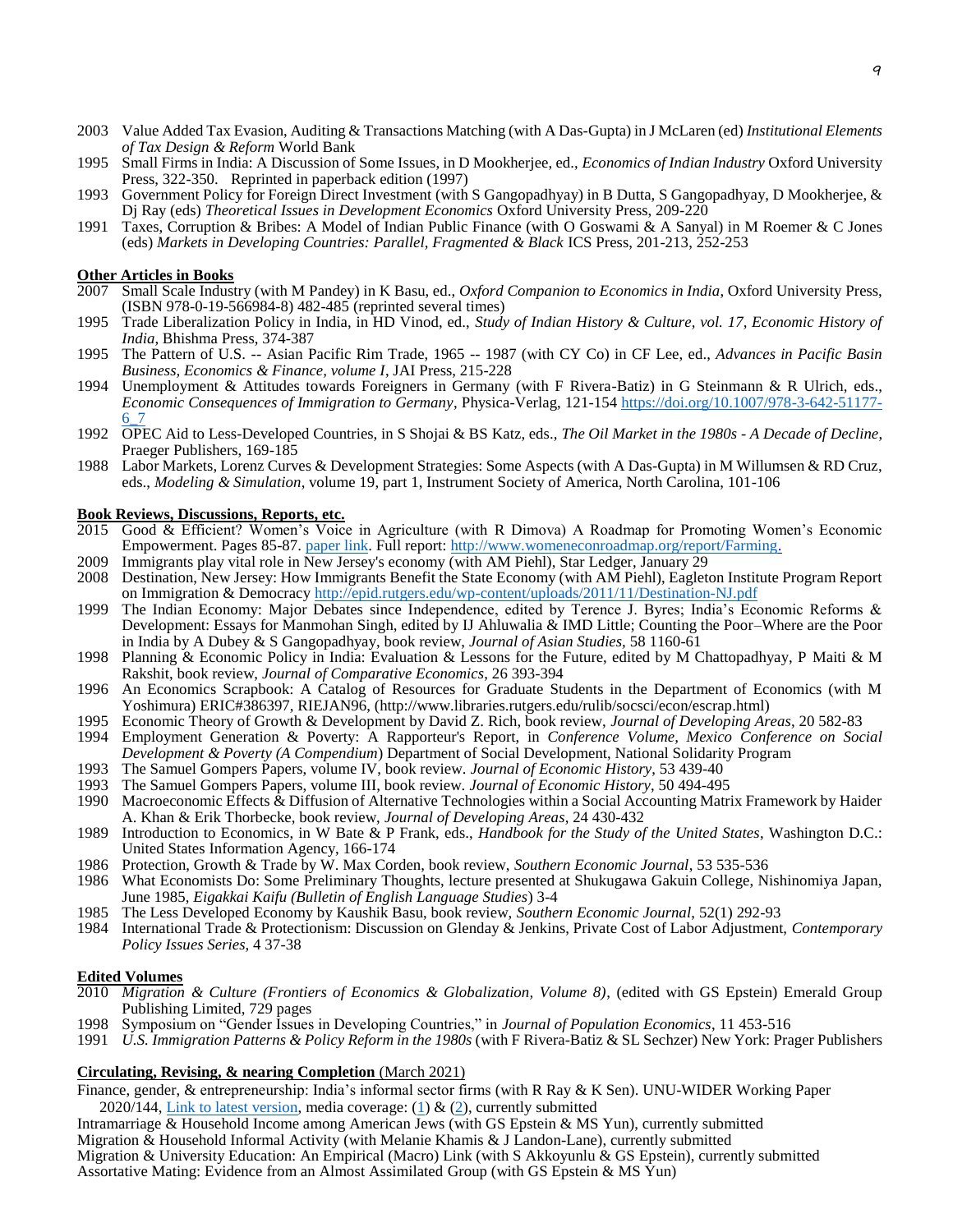Decomposing Differences in Poverty Incidence Using Regression Estimates (with SK Bhaumik & MS Yun)

- Does the Glass Ceiling Exist? A Cross-National Perspective on Gender Income Mobility (w/ J Landon-Lane & MS Yun)
- Gender Wage Gap during Rapid Economic Transition (with MS Yun)

Good versus Bad Mobility: Directional Mobility Measures (with J Landon-Lane & MS Yun)

Immigration & Unemployment in the European Community (with F Rivera-Batiz & MS Yun)

Method of Pay, legal status, & wage gaps (with Cathy Y. Co & MS Yun)

Networks & the Duration of Temporary Migration (with T Bauer)

Revealed Informal Activity (with R Dimova & J Landon-Lane)

Russian Cities in Transition: The Impact of Market Forces in the 1990s (with RC Stuart)

Wage Growth & Inequality Change during Rapid Economic Transition" (with RC Stuart & MS Yun)

Where to Work? Role of the Household in explaining Gender Labor Market Outcomes (with R Dimova & J Landon-Lane)

**Workshop Presentations** (incomplete listing)

2021/03 Sikkim University Economics, will present: Migration & Household Informal Activity

2021 Other online (ongoing) workshops/seminars in which I am an active participant: Empirical Microeconomics, Rutgers; Sikkim University Economics; monthly GLO; Leibniz Institute for East and Southeast European Studies Regensburg

2020/11 GLO, presented: Forsaken Schooling or Not? Education and Migration

2020 Other online (ongoing) workshops/seminars in which I was an active participant: Empirical Microeconomics, Rutgers; Sikkim University Economics; monthly GLO; Leibniz Institute for East and Southeast European Studies Regensburg

2018/04 University of Maryland Baltimore Campus (UMBC), Migration & Household Informal Activity

2018/03 Queen Mary's College, London, Migration & Household Informal Activity

2017/10 Goa Institute of Management, Migration & Household Informal Activity

- 2016/10 Institute of Economic Studies, Prague, Energy Consumption & History's Persistence: Ukraine (presented by co-author)
- 2016/04 Rochester Institute of Technology, Gosnell Lecture: Migration, Remittances & Goings-on at Home

2016/04 Bucknell, Informality & Migration

2015/06 RWI-Essen, Brain loss

2014/05 ISET, Tbilisi, Georgia, Is women's ownership of land a panacea in developing countries?

- 2014/03 Cal-State Fullerton, Is women's ownership of land a panacea in developing countries?
- 2013/10 Institute for Human Justice, University of Connecticut, Storrs, Is women's ownership of land a panacea?

2013/10 Fordham University, Is women's ownership of land a panacea in developing countries?

2013/06 IOS, Regensburg, Germany, Is women's ownership of land a panacea in developing countries?

2013/05 University of Perugia, Wage Growth & Inequality during Transition

2012/11 Wesleyan University, Good & Efficient? Women's Voice in Agriculture

2012/11 IOS Regensburg, Germany, Good & Efficient? Women's Voice in Agriculture

2012/05 Bar-Ilan University, Method of Pay, legal status, & wage gaps

2011/11 IOS Regensburg, Germany, Remittances, Migration & Child Labor

2011/10 Sogang University, Seoul, Korea, Is Caste Destiny? Occupational Diversification among Dalits (co-author presented)

2011/05 University of Manchester, England, Method of Pay, legal status, & wage gaps

2010/11 The College of New Jersey, Caste & Poverty in India

2009/12 Tajik State University, Dushanbe. Informal Sector in Tajikistan

2009/12 School of Social Work, Columbia University, Revealed Informal Activity

2009/12 CUNY Graduate Center. Revealed Informal Activity

- 2009/02 Yeshiva University, Caste & Poverty in India
- 2008/06 Korea Labor Institute, Wage Growth & Inequality Change During Rapid Economic Transition (co-author presented)
- 2007/11 Baylor University, Waco, TX; Poverty in Rural India: Caste & Tribe (co-author presented)
- 2007/04 Rutgers University, New Brunswick, NJ; Wage Growth & Inequality Change (co-author presented)
- 2006/04 University of Arkansas-Fayetteville; Wage Growth & Inequality Change (co-author presented)

2004/12 William & Mary, Virginia Minorities, Harassment & Assimilation (I think)

2004/07 IZA, Bonn, Germany; Ethnic Conflict & Economic Disparity: Serbians & Albanians in Kosovo

2004/04 Claremont Graduate University, California, Caste, Ethnicity & Poverty in Rural India

2003/12 Bar-Ilan, Caste, Ethnicity & Poverty in Rural India

2003/09 IZA, Bonn, Germany, Wage Growth & Inequality Change During Rapid Economic Transition

2003/09 RWI, Essen, Germany, Does the Glass Ceiling Exist?: A Cross-National Perspective on Gender Income Mobility

2003/07 HWWA, Hamburg, Caste, Ethnicity & Poverty in Rural India

2003/07 HWWA, Hamburg, Influence of Stocks & Flows on Migrants' Locational Choices

2003/05 Aoyama Gakuin University, Tokyo: Caste, Ethnicity & Poverty in Rural India

- 2003/05 Aoyama Gakuin University, Tokyo: Understanding the Development of Fundamentalism
- 2003/05 Aoyama Gakuin University, Tokyo: Influence of Stocks & Flows on Migrants' Locational Choices
- 2002/10 Public Choice Center, George Mason University, Understanding the Development of Fundamentalism

2002/10 Southern Illinois at Carbondale Influence of Stocks & Flows on Migrants' Locational Choices

2002/10 University of Missouri at St. Louis, Understanding the Development of Fundamentalism

2002/04 Inha University, Inchon, Korea; Comparing Inequalities Using Earnings Equations (co-author presented)

2002/03 IGIDR, Mumbai; Self-Employment & Wage Earning in Hungary

2002/03 London Business School, Self-Employment & Wage Earning in Hungary

2001/11 Rutgers University, New Brunswick, NJ; The Gender Wage Gap during Rapid Economic Transition

2001/07 University of Munich, Munich, Germany; Comparing Inequalities Using Earnings Equations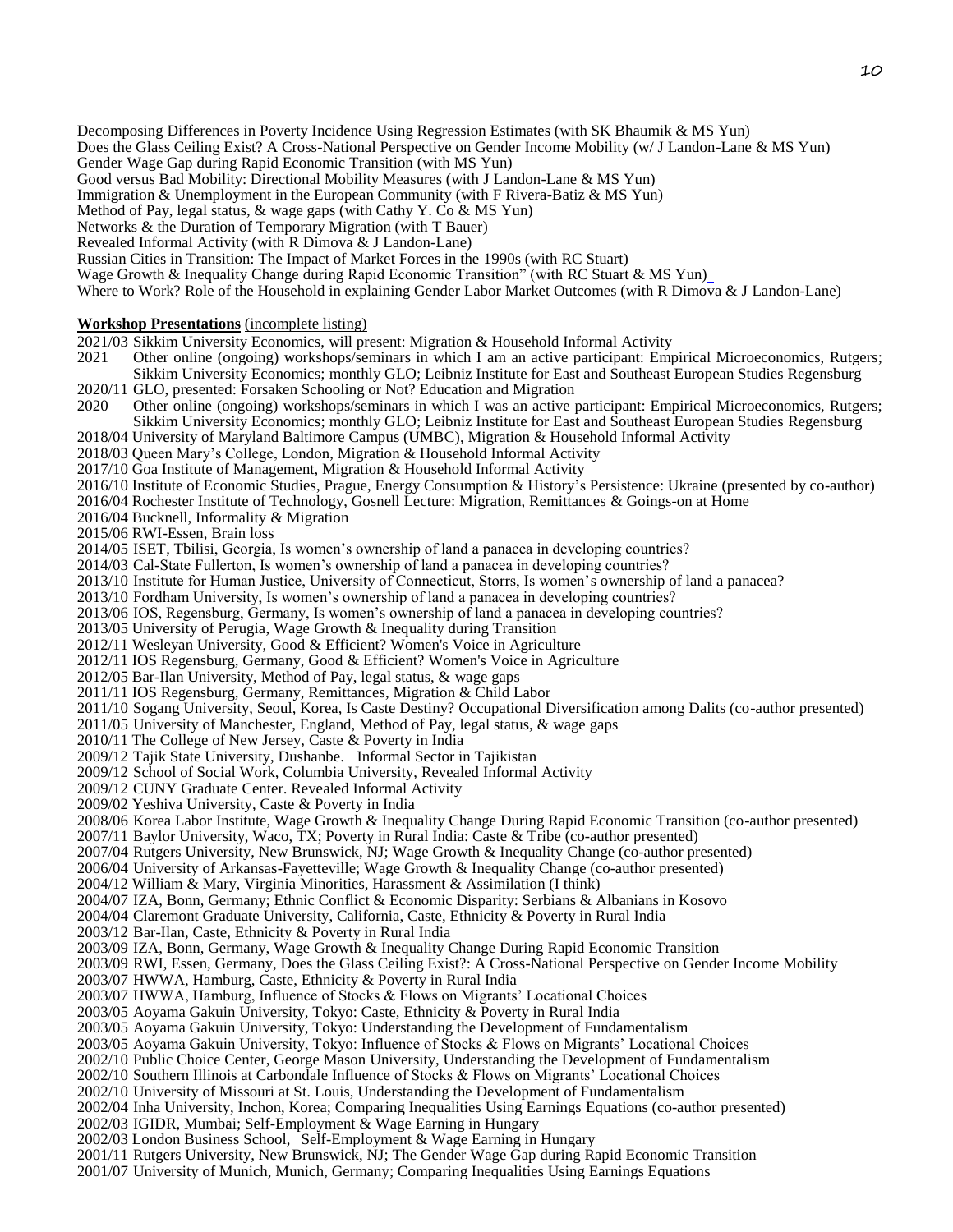2001/07 IZA, Bonn, Germany; Comparing Inequalities Using Earnings Equations

#### **Older Workshops**

Public Choice Center, George Mason University, December 2000;; GPERC, Syracuse University, September 2000; IZA, Bonn, Germany, August 1999; Aoyama Gakuin University, April 1999; Fordham University, April 1999; Hunter College, February 1999; Hebrew University, Israel, December 1998; Bar Ilan University, Israel, December 1998; University of Halle-Wittenberg, July 1998; Public Choice Center, George Mason University, February 1998; Rutgers Newark, February 1998; Fletcher School of Law & Diplomacy, Tufts University, Medford Mass., March 1997; University of Central Florida, Orlando, March 1997; Columbia University, PEPM Seminar, October 1996; University of North Carolina, Chapel Hill, Mellon Seminar, April 1996; Lafayette College, April 1995; Humboldt University of Berlin, Germany, July 1994; University of Konstanz, Germany, June 1994; Centre for African Economics, St. Anthony's College, Oxford University, May 1994; Gothenburg University, Sweden, May 1994; University of Linz, Austria, April 1994; CERGE, Prague, Czech Republic, March 1994; Institute for Advanced Studies, Vienna, March 1994; Institute for Political Science, Budapest, Hungary, November 1993; University of Munich, Germany, November 1993; Directorate for Economic & Financial Affairs, European Commission, Brussels, Belgium, March 1993; Public Choice Center, George Mason University, November 1991; Princeton University, April 1991; Indian Statistical Institute-Delhi, India, November 1990; Delhi School of Economics, India, November 1990; Humboldt University of Berlin, East Berlin, Germany, June 1990; University of Linz, Austria, May 1990; University of Vienna, Austria, May 1990; European University Institute, Florence, Italy, April 1990; University of Paderborn, Germany, April 1990; University of Bielefeld, Germany, April 1990; Gothenburg University, Sweden, March 1990; University of Munich, Germany, January 1990; Case Western Reserve University, November 1989; University of Missouri-St. Louis, October 1989; University of Washington, October 1989; Temple University, September 1989; University of Pittsburgh, November 1988; Bentley College, April 1988; Oberlin College, April 1988; George Washington University, October 1987; University of Pennsylvania, October 1987; Presidency College, Calcutta, India, December 1986; Indian Statistical Institute-Calcutta, India, December 1986; Jawaharlal Nehru University, India, August 1986; Delhi School of Economics, India, August 1986; National Institute of Public Finance & Policy, India, July 1986; Duke University, December 1985; Indian Statistical Institute-Delhi, India, July 1985; Shukugawa Gakuin College, Japan, June 1985; University of Southern California, February 1985; California State University-Fullerton, December 1984; Claremont Graduate School, November 1984; University of Akron, October 1984; California State University-Fullerton, December 1983; California Institute of Technology, March 1983

#### **Conferences** (incomplete listing)

- 2021/01 Institute for Social and Economic Change, Bengaluru, India, Founders day conference, co-author presented: Finance, Gender, Entrepreneurship: India's Informal Sector Firms
- 2021/01 AEA, ASSA, online. Session on 'Long shadow of communism'. Discussant.
- 2021 Other online conferences in which I was an active participant: JPopEc January xx 2021 virtual event panel
- 2020/11 UNU-WIDER, Helsinki. Conference on 'Transforming Informal Work & Livelihood', online. presented: Finance, gender & entrepreneurship: India's informal sector firms & discussant
- 2020/10 Oikos conference, Bosnia-Herzegovina, online. Co-author presented: A Downside to the Brain Gain Story<br>2020 Other online conferences in which I was an active participant: JPopEc Nov 19 event, on panel; WIDER
- Other online conferences in which I was an active participant: JPopEc Nov 19 event, on panel; WIDER Transforming Informal work and livelihoods Oct 23 book workshop, participant; 5th IZA Sept 23-25 workshop on Economics of Education, participant; 3rd IZA/World Bank NJD/ UNU-WIDER Sept 1-4 Jobs and Development, participant
- 2019/06 IZA/World Bank/NJD Conference on Jobs & Development, Washington DC. presented: Migration & Forsaken Schooling in Former Soviet Central Asia
- 2019/03 Eastern Economic Association, New York. Symposium on Immigration in the 21st Century. presented: Migration & Forsaken Schooling in Former Soviet Central Asia
- 2019/02 WIDER-project inception workshop on 'Transforming Livelihoods in the Informal Sector', Helsinki. presented: Measuring Informality
- 2018/11 Southern Economic Association, Washington DC. Co-author presented: Migration & Household Informal Activity
- 2018/06 German Development Economics Conference Zurich. presented: Migration & the Informal Sector & discussant
- 2018/04 Princeton University. Workshop on 'Political Economy of Post-Civil War Transitions: Long-run Lessons from Eastern Europe. Discussant.
- 2018/01 Association of Comparative Economic Studies, ASSA, Philadelphia. presented: Inequality, Good Governance & Endemic **Corruption**
- 2017/11 CIP-India, New Delhi, Intellectual Property Rights & India's Innovation Landscape, participant & discussant
- 2017/10 Annual Labor & Development Conference, IZA, Bonn, German. presented: Migration & the Informal Sector
- 2017/07 Society for the Study of Economic Inequality (ECINEQ), NY. Co-author presented: Vulnerability to Poverty: Tajikistan during & after the Global Financial Crisis
- 2017/07 WIDER-Public Economics for Development, Maputo, Mozambique. Presented: Inequality, Good Governance & Endemic Corruption
- 2017/06 INFER (Intl Network for Economic Research), 19th Annual Conference in Bordeaux (France), Scientific Committee
- 2017/02 Association for the Study of Religion, Economics & Culture, Boston. Presented Environment + Ukraine
- 2017/01 Association of Comparative Economic Studies, ASSA, Chicago. Presented Environment + Ukraine
- 2016/10 Informality & Development: A Conference in Honor of Elinor Ostrom, Bloomington, Indiana. Presented: Migration & the Informal Sector
- 2016/09 RGS/RWI Workshop on the Economics of Migration, Essen, Germany. Scientific Board.
- 2016/08 Central European Global Development Network conference, Prague. Member of evaluation panel for the grants competition  $\&$  part of the mentoring program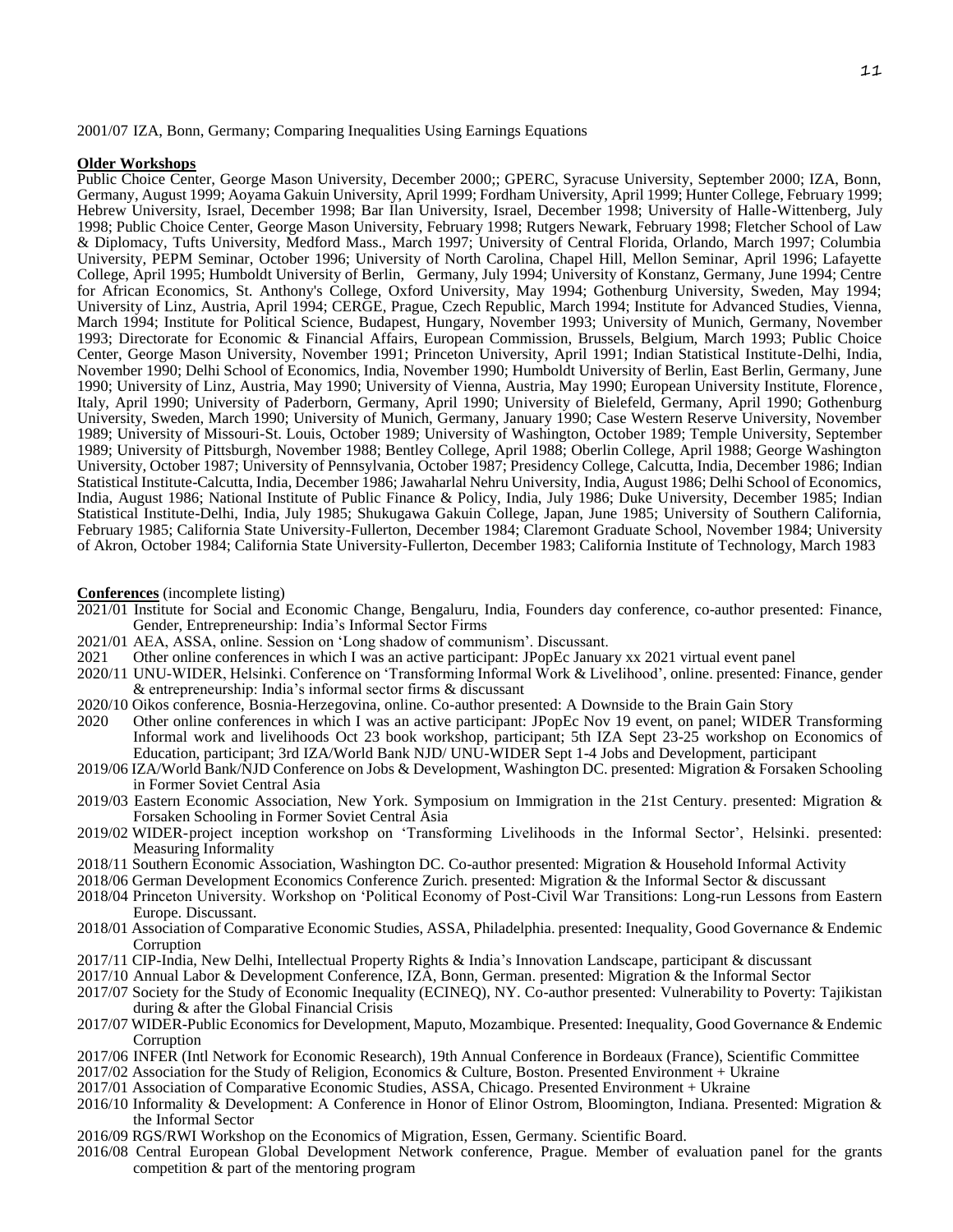- 2016/08 CERGE-EI Career Internship Fellows Program, Prague. Panel discussion on Teaching in the CEE
- 2016/06 German Socio-Economic Panel Conference, Berlin, Germany. (presented Earnings Inequality & non-Standard Employment on Three Continents
- 2016/06 Annual International Conference of the Research Group on Development Economics, Heidelberg. Presented Schooling Forsaken: Education, Migration & Remittances.
- 2016/06 Political Ecology, Environmentalism & Greens in the Centre & East of Europe, Brussels. Residential Energy Consumption & the Persistence of History: Evidence from Ukraine (presented by co-author)
- 2016/06 INFER (Intl Network for Economic Research), Reus, Spain. Scientific Committee
- 2016/01 Association of Comparative Economic Studies, ASSA, San Francisco. Brain loss in migration
- 2015/11 Southern Economics Association, New Orleans. Endogamy
- 2015/08 Central European Global Development Network conference, Prague. Member of evaluation panel for the grants competition & part of the mentoring program
- 2015/08 CERGE-EI Career Internship Fellows Program, Prague. Panel discussion on Teaching in the CEE
- 2015/07 Migration in & out of East & Southeast Europe: Values, Networks, Well-being, IOS Regensburg. Brain loss in migration
- 2015/03 Association for the Study of Religion, Economics & Culture, Boston. Is Caste Destiny? & chaired session/discussant
- 2015/01 Association of Comparative Economic Studies, ASSA, Boston. Migration & the Informal Sector
- 2014/08 Central European Global Development Network conference, Prague. Member of evaluation panel for the grants competition  $\&$  part of the mentoring program
- 2014/07 German Socio-Economic Panel Conference, Berlin, Germany (presented Does the Glass Ceiling Exist?: A Cross-National Perspective on Gender Income Mobility)
- 2014/06 Labour in East & Southeast Europe. Institutions & Practices between Formality & Informality, IOS Regensburg. Migration & the Informal Sector
- $2014/03$  Association for the Study of Religion, Economics & Culture, Chapman University Los Angeles. Intermarriage & its Effect on the Standard of Living & chaired session/discussant.
- 2014/02 Inequality, Technology & Institutions, Assisi, Italy, Workshop Scientific Committee
- 2014/01 What Works for Africa's Poorest: Practice & Policy London, Brooks World Poverty Institute & the Institute for Development Policy & Management at the University of Manchester. Empowering women. (presented by co-author)
- 2013/10 Liberal Arts Colleges Development Economics Conference, Amherst MA. Teaching Development Econ in a Big Research University
- 2013/08 Central European Global Development Network conference, Prague. Member of evaluation panel for the grants competition & part of the mentoring program
- 2013/06 German Development Economics Conference, Munich. Growth of ethnic gaps in Kazakhstan
- 2013/05 IZA Migration Conference, Jerusalem, Israel. Changes in European attitudes towards Immigrants. Brain Gain Trap.
- 2013/01 Society of Government Economists, ASSA, San Diego, CA; Method of Pay, Legal Status, & Wage Gaps
- 2012/11 UN Foundation, Manhasset, New York. Empowering Women in Agriculture Conference. Presented paper: Good & Efficient? Women's Voice in Agriculture
- 2012/08 CERGE/EI, Prague Global Development Network Central European Competition Conference (Member Evaluation Panel)
- 2012/06 IOS/OEI Summer School on Migration, Keynote Address & discussant, Lake Sternberg, Munich, Germany
- 2012/06 Global Development Network: Budapest, Hungary (discussant & evaluator, prize committee)
- 2012/04 Future of South Asia, University of London. Is Caste Destiny? (Presented by coauthor
- 2012/02 Human Trafficking, International Crime & National Security: A Human Rights Perspective, Gottingen, Germany. Presented paper: A Policy to End Human Trafficking
- 2012/01 ASSA, Chicago American Economic Association, discussion session on Crime & Terrorism
- 2011/10 Korea Women Economists Assoc., Seoul, Korea; Women & the Top Managerial Jobs in Korea (presented by coauthor)
- 2011/08 CERGE/EI, Prague Global Development Network Central European Competition Conference (Member, Evaluation Panel)
- 2011/01 Association of Indian Economics & Financial Studies, ASSA, Denver, CO; Is Caste Destiny? Occupational Diversification among Scheduled Castes in Rural India (co-author presented)
- 2011/01 GDN Conference, Bogota
- 2010/08 CERGE/EI, Prague Global Development Network Central European Competition Conference (Member Evaluation Panel)
- 2010/08 Illicit Migration Conference, IZA, Bonn, Germany; Presented paper: Method of Pay, Legal Status, & Wage Gaps
- 2010/08 GDN Conference, Prague
- 2010/08 CERGE, Prague Workshop on Cities: An Analysis of the Post-Communist (general commentator, grant evaluator)
- 2010/01 GDN Workshop on Cities: An analysis of the Post-Communist Experience. Discussant & Commentator on Conference 2010/01 ASSA, Atlanta
- 2009/09 IARIW Special Conference. Kathmandu, Nepal (co-author presented "Revealed Informal Activity")
- 2009/08 CERGE/EI, Prague Global Development Network Central European Competition Conference (Member Evaluation Panel)
- 2009/07 IZA Migration Group Mini-Workshop, IZA, Bonn, Germany
- 2009/05 IZA/World Bank Conference on Employment & Development, Bonn, Germany (Scientific Committee & Panel Discussant, presented Caste, Affirmative Action & Discrimination; Gender & Ethnicity in Post-Conflict Kosovo
- 2009/05 IZA Child Labor Workshop, Bonn, Germany (discussant)
- 2009/04 Immigration in a Globalized Economy: Economics of High-Skilled Immigration, American Enterprise Institute, Washington, DC (presented & discussed paper)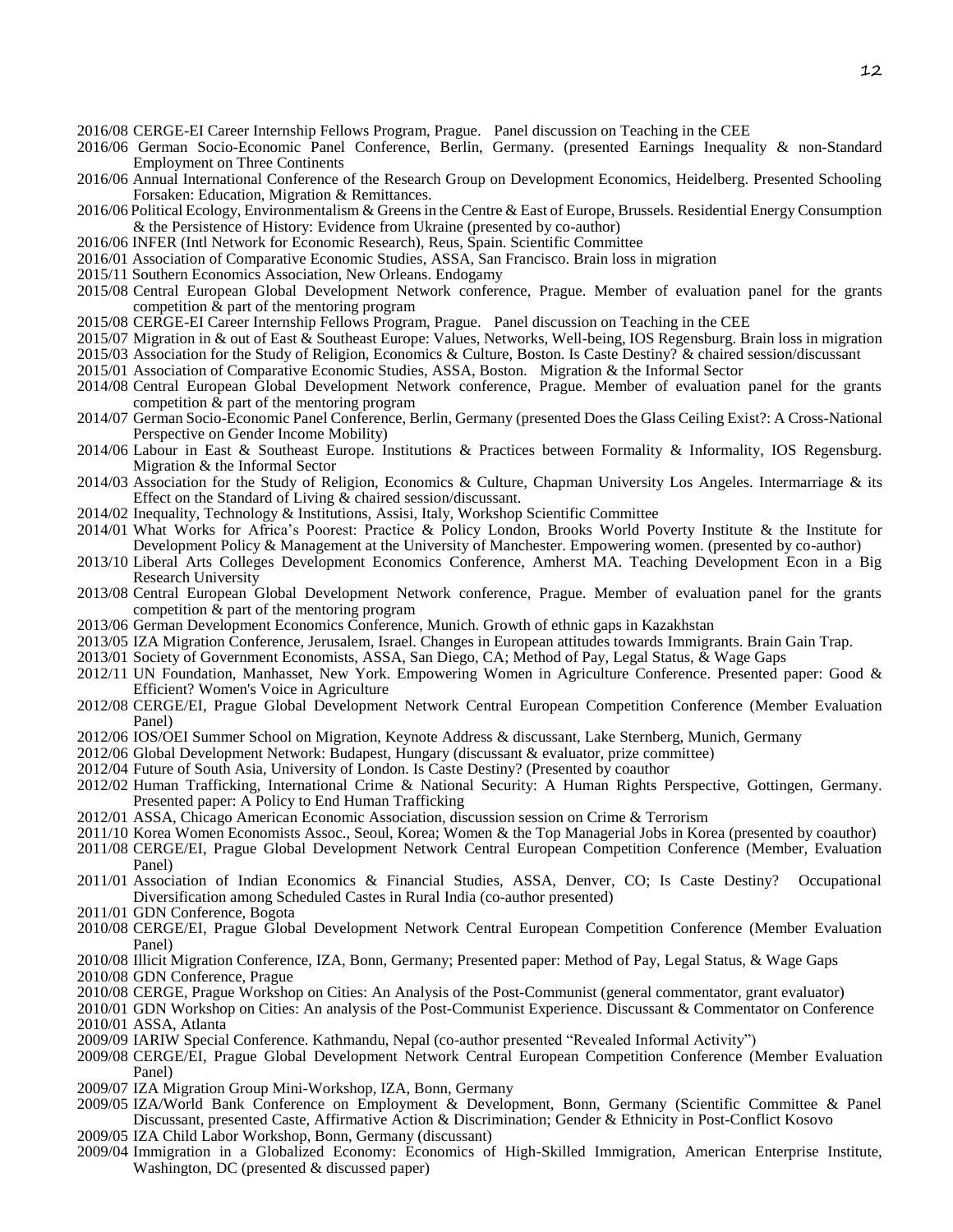- 2009 EGDI-WIDER Conference on Unlocking Human Potential, Helsinki, Finland. Revealed informal activity
- 2009/01 Association of Indian Economics & Financial Studies, ASSA, San Francisco, CA; Was the Mandel Commission Right? Living Standards Differences between Backward Classes & Other Social Groups in India (presented by coauthor)
- 2009/01 Econometric Society, ASSA, San Francisco, CA; Migrants, Natives & a New Measure of Assimilation (presented by a coauthor)
- 2008/08 CERGE/EI, Prague Global Development Network Central European Competition Conference (Member Evaluation Panel)
- 2008/07 German Socio-Economic Panel Conference, Berlin, Germany (presented "Migrants, Natives & a New Measure of Assimilation"
- 2008/07 Mini-Conference on Migration, Ethnicity & the Labor Market, IZA, Organizer & Commentator
- 2008/06 Migration & Development Conference, Lille, France (presented "Migration, Remittances, & Child Labor" & discussed paper)
- 2008/05 Annual Migration Meeting, IZA, Bonn (presented "Migration, Remittances, & Child Labor" & discussed paper)
- 2008/05 IZA/World Bank Conference on Employment & Development, Rabat, Morocco (presented "Was the Mandal Commission right? living standard differences between Other Backward Castes & other social groups in India")
- 2008/04 Population Association of America, New Orleans, LA; Is the Glass Ceiling Cracking?: A Simple Test (poster session)
- 2008/02 First Conference on the Political Economy of International Organizations in Monte Verità, Ascona (Switzerland), (presented "The Political Economy of International Organizations")
- 2007/12 Measuring Discriminations, Paris, France; Poverty in Rural India: Caste & Tribe (co-author presented)
- 2007/08 CERGE/EI, Prague Global Development Network Central European Competition Conference (Member Evaluation Panel)
- 2007/06 University of Rome "Tor Vergata", Villa Mondragone, Rome, June (presented "Return Migration & Remittances")
- 2007/06 WIDER Conference on FraGSe States FraGSe Groups, Helsinki (presented "Rationality as a Barrier to Peace: Microevidence from Kosovo")
- 2007/06 IZA/World Bank Conference on Employment & Development, Berlin (Scientific Committee & Panel Discussant)
- 2007/02 Eastern Economic Association, New York; Wage Growth & Inequality Change During Rapid Economic Transition
- 2006/09 Northeast Universities Development Consortium (NEUDC) Conference, Cornell University; Wage Growth & Inequality Change During Rapid Economic
- 2006/07 German Socio-Economic Panel Conference, Berlin, Germany (presented "Income, Prestige & Happiness. Can you have it All?")
- 2006/06 University of Rome "Tor Vergata", Villa Mondragone, Rome, June (presented "Migrants, Ethnicity & Strategic Assimilation")
- 2006/05 IZA/World Bank Conference on Employment & Development, Berlin (Scientific Committee & Panel Discussant on "Skill Development for Better Labor Market Outcomes")
- 2006/04 ESRC Workshop on Trade, Migration & Labor Markets, UEA, Norwich (Keynote presentation "Migration, Networks & Development")
- 2006/04 Inaugural Conference Centre for Economic Development & Institutions, Brunel U, London (presented "Herds vs. Networks in Migration: Evidence & Theory")
- 2005/12 Workshop on the Economics of Forced Migration, Cambridge MA (Commentator)
- 2005/11 New Patterns of East-West Migration in Europe, HWWA, Hamburg (Commentator)
- 2005/09 Immigration Conference, University of Illinois, Chicago (presented "Amnesty & Immigration ")
- 2005/09 WIDER Conference on Development Aid: a Fresh Look, Helsinki (presented "Decentralizing Aid with Interested Parties" & "Aid Allocation & Strategic Competition Among Recipients")
- 2005/08 CERGE/EI, Prague Global Development Network Central European Competition Conference (Member Evaluation Panel)
- 2005/06 European Society of Population Economics Conference, NYU, New York (presented "Caste Ethnicity & Poverty in Rural India")
- 2005/05 IZA/EBDR Conference Labor Market Dynamics, the Role of Institutions & Internal labor Markets (presented "Informal Sector During Crisis & Transition")
- 2005/04 Federal Reserve Bank of Philadelphia, Conference on Immigration (discussant)
- 2005/01 Global Development Network: Sixth Annual Conference Developing & Developed Worlds: Mutual Impact, Dakar, Senegal (discussant & evaluator, Bridging Research & Policy Working Group)
- 2005/01 American Economic Association, Philadelphia (presented "Effects of Information Technology on Labor Supply & Gender Wage Differentials", poster session)
- 2004/12 HWWA Conference on Political Economy of Aid, Hamburg (presented "Contests, NGOs & Decentralizing Aid")
- 2004/09 WIDER Conference on Linkages between the Formal & Informal Sectors, Helsinki (co-author presented "Informal Sector During Crisis & Transition")
- 2004/08 CERGE/EI, Prague Global Development Network Central European Competition Conference (Member Evaluation Panel)
- 2004/07 Adecco Conference on European Accession: Impact on Employment, London Business School (Invited talk on impact of EU accession on migration)
- 2004/06 Immigration, Minorities & Social Exclusion: A Conference in Memory of Tikva Lechter, Bar-Ilan University, Israel (presented "Effects of Information Technology on Labor Supply & Gender Wage Differentials in Israel")
- 2004/06 Kiel Conference on Labor Mobility & the World Economy, Kiel, Germany (presented by co-author "Ethnic Networks & International Trade")
- 2004/06 WIDER Conference on Making Peace Work, Helsinki (presented by co-author "Ethnic Conflict & Economic Disparity: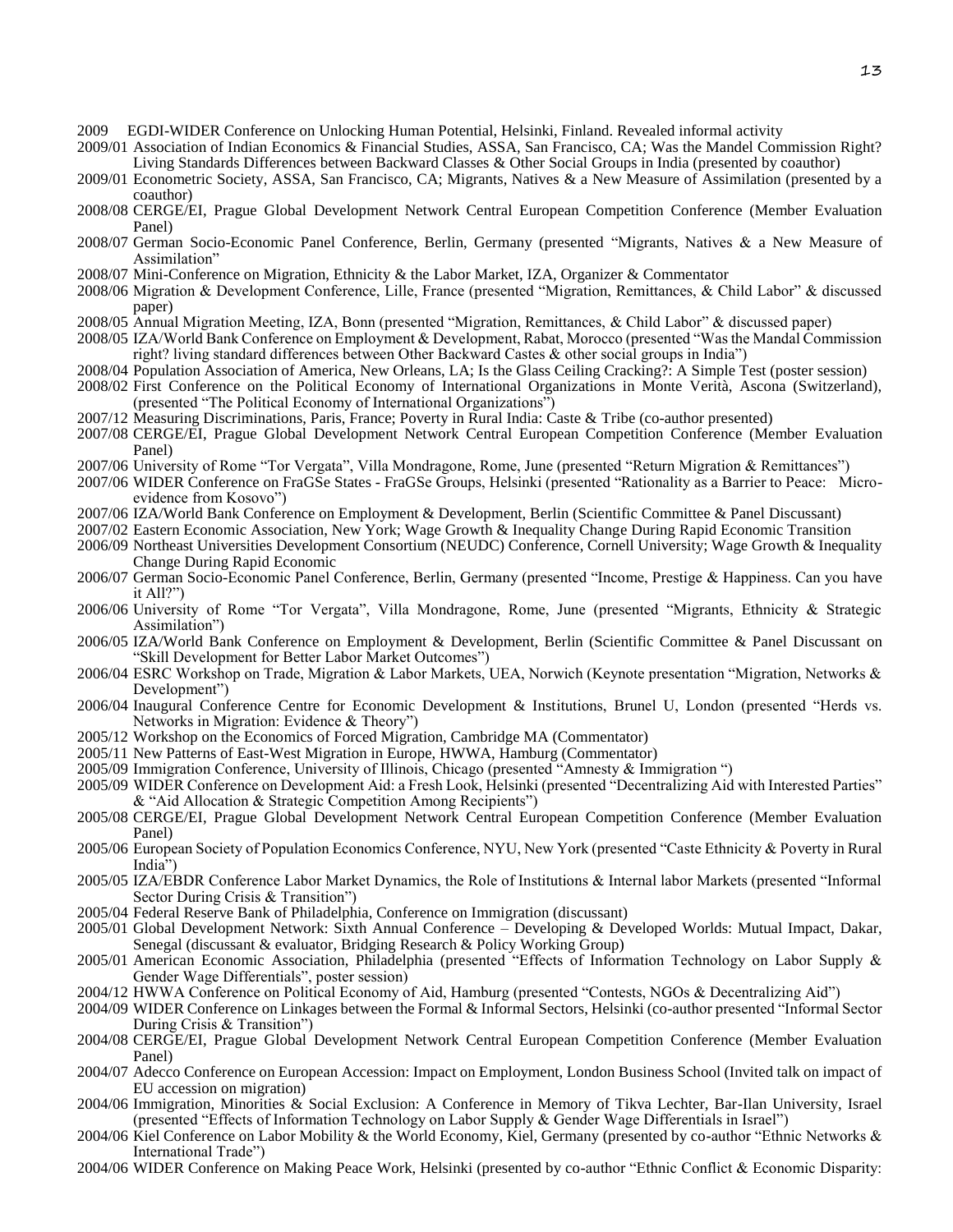Serbians & Albanians in Kosovo")

- 2004/05 75 Years of Development Research, Cornell University, Ithaca, New York (presented "Ethnic Conflict & Economic Disparity: Serbians & Albanians in Kosovo")
- 2004/04 University of Southern California, Los Angeles, Terrorism (presented "Who is the Enemy?")
- 2004/01 Inaugural South Asia Economics Students' Meet (SAESM), Ramjas College, New Delhi, Keynote Address (presented "Caste & Poverty in India")
- 2004/01 Global Development Network: Fifth Annual Conference Understanding Reform, New Delhi (discussant)
- 2004/01 American Economic Association, San Diego (presented "An Economic Theory of Fundamentalism")
- 2003/09 Religion, Economics & Culture Conference, Norfolk, Virginia 2003 (presented "An Economic Theory of Fundamentalism"
- 2003/08 CERGE/EI, Prague Global Development Network Central European Competition Conference, Prague (Member Evaluation Panel)
- 2003/07 CEPR/WDI Annual Conference on Transition Economies, Budapest (presented "Wage Growth & Inequality Change During Rapid Economic Transition" )
- 2003/06 European Society of Population Economics Conference, NYU, New York (presented "Enclaves, Language & the Location Choice of Migrants")
- 2003/03 Midwest Economic Association Conference, St Louis, Mo. (presented by co-author "Caste Ethnicity & Poverty in Rural India")
- 2003 Annual Meeting European Association for Evolutionary Political Economy, Maastricht, Netherlands. Self-Selection & earnings during volatile transition (presented by co-author)
- 2003 Managing Economic Transition Network Seminar, SSEES, University College London, United Kingdom. Self-Selection & earnings during volatile transition (presented by co-author)
- 2003 8th Spring Meeting of Young Economists, Leuven, Belgium. Self-Selection & earnings during volatile transition (presented by co-author)
- 2002/08 CERGE/EI, Prague Global Development Network Central European Competition Conference, Prague (Member Evaluation Panel)
- 2002/07 German Socio-Economic Panel Conference 2002, Berlin, Germany (presented Gender Differences in German Upward Income Mobility" & "Decomposing Male Inequality Change in East Germany During Transition")
- 2002/06 Economic Consequences of Global Terrorism, Berlin, Germany (presented "Understanding the Development of Fundamentalism")
- 2002/06 IZA/SOLE Transatlantic Labor Economics Conference, Amersee, Germany (presented "Influence of Stocks & Flows on Migrants' Locational Choices")
- 2001/12 Global Development Network: Third Annual Conference Blending Local & Global Knowledge, Rio de Janeiro, Brazil (discussant)
- 2001/11 Southern Economic Association, Tampa, FL; Comparing Inequalities Using Earnings Equations (co-author presented)
- 2001/07 CERGE/EI, Prague Global Development Network Central European Competition Conference, Prague (Member Evaluation Panel)
- 2001/06 CEPR/DIW Conference on Social Policies & the Cities, Berlin (co-author presented "Government & Cities: Rent-seeking & the Decentralization of Decision Making")
- 2001/06 Conference on Current Economic Policy in India, Rutgers University, (organizer)
- 2001/02 Eastern Economic Association, New York, NY; The Gender Wage Gap during Rapid Economic Transition
- 2000/07 4th International Conference of German Socio-Economic Panel Users, Berlin, Germany; The Gender Wage Gap during Rapid Economic Transition (presented by a coauthor)

#### **Older Conferences**

Middle East Economics Association, New Orleans LA, January 2001 (presented paper & discussed paper); Association for Comparative Economic Studies, New Orleans LA, January 2001 (discussed paper); Conference to honor Prf. K.L. Krishna, Delhi School, New Delhi, INDIA, December 2000 (presented paper); Gender & the Labor Market, IZA, Bonn, GERMANY, November 2000 (presented paper); Northeast Universities Development Consortium Conference, Ithaca NY, October 2000 (presented paper); German Socio-Economic Panel Conference 2000, Berlin, GERMANY, July 2000 (presented session); Institutional Elements of Tax Design & Reform, Columbia University, New York NY February 2000 (presented paper); Annual ISI Economic Theory & Policy Conference, New Delhi, INDIA, November 1999 (paper presented by co-author); Association for Comparative Economic Studies, New York NY, January 1999 (presented paper); Economics of Judaism Conference, Bar Ilan University, Israel, December 1998 (presented paper & discussant); CEPR Conference: Metropolitan Economic Performance, Lisbon, Portugal, October 1998 (presented paper); Northeast Universities Development Consortium Conference, New Haven CT, October 1998. (presented paper); CEPR Summer Symposium in Labor Economics & Migration, Gergesene, Switzerland, September 1998 (presented paper); Liberty Fund Colloquium: The Lost Problems of Economics, Arlington VA, August 1998; German Socio-Economic Panel Conference 1998, Berlin, GERMANY, July 1998 (presented plenary session paper); Intellectual Property Rights in India, New Brunswick NJ, April 1998 (organized conference); Population Association of America, Chicago IL, April 1998 (presented paper); Association for Comparative Economic Studies, Chicago IL, January 1998 (presented paper); CEPR Conference: European Migration: What Do We Know?, Munich, Germany November 1997 (presented paper); European Society of Population Economics Conference, Essex, England, June 1997, (presented paper); Mini Conference on Current Economic Research on South Asia, Rutgers University, New Brunswick, NJ April 1997 (organized conference & presented paper); CEPR/Royal Economic Society Meeting, February 1998 (presented by co-author); CEPR Workshop on the Economics of Illegal Migration, Athens, Greece, February 1997 (presented paper); Conference on Effect of International Migration on Developing & Transition Economies, PEPM Program, Columbia University, New York NY, February 1997 (conference organizer, presented paper); American Economic Association, New